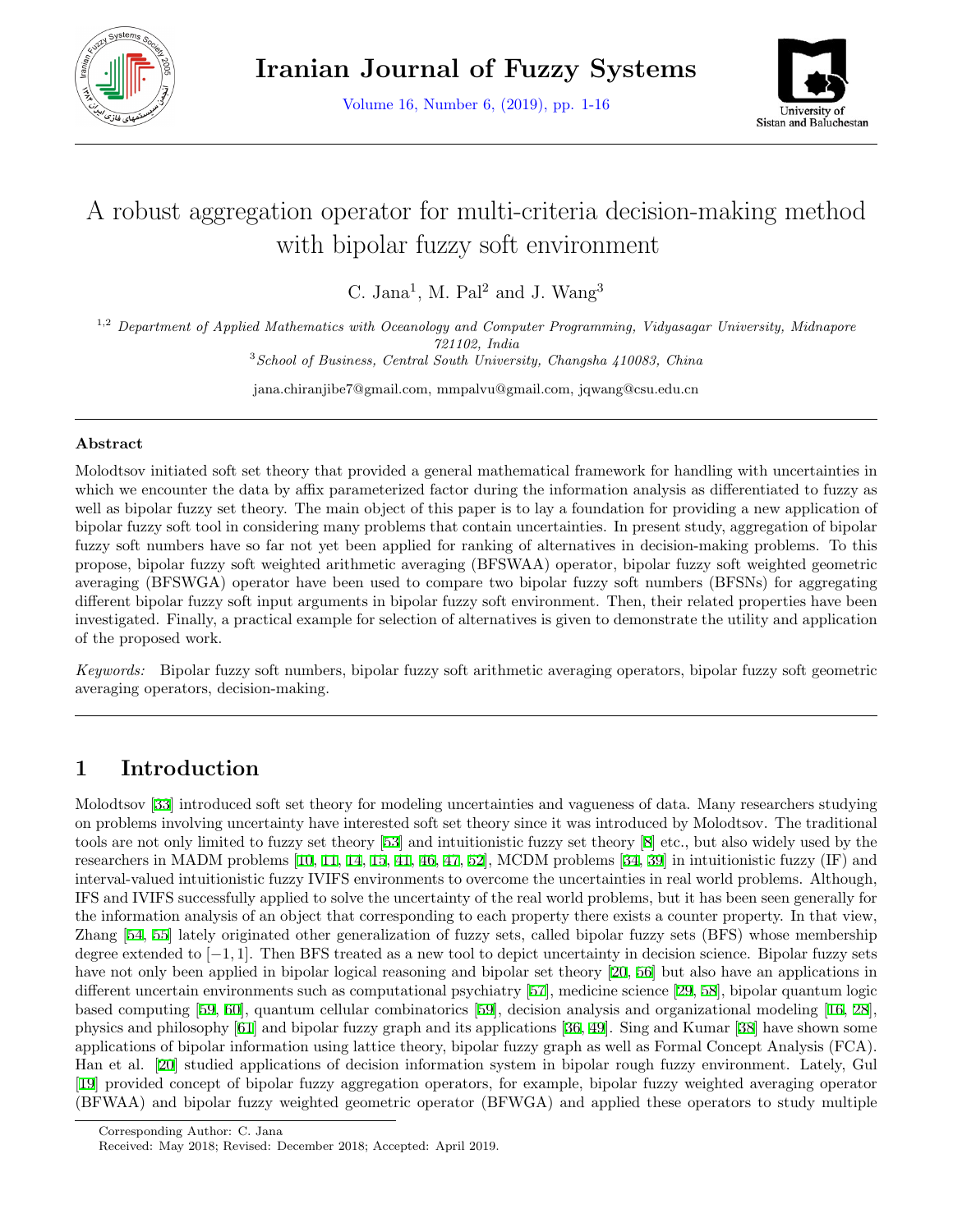attribute group decision-making problems. Lu et al. [[30\]](#page-13-9) proposed linguistic aggregation operator on bipolar fuzzy numbers and gave an example of MADM problems using these operators. Wei et al. [[43\]](#page-14-12) utilized interval-valued bipolar 2-tuple linguistic (IVB2TLNs) arithmetic and geometric aggregation operators to investigate for the risk evaluation of enterprise human capital investment by a MADM problem. Wei et al. [\[42](#page-14-13)] studied recently a MADM problems based on bipolar fuzzy Hamacher aggregation operator. After that, Wei et al. [\[44](#page-14-14)] investigated the MADM problems under the aggregation operators based on hesitant bipolar fuzzy information. Xu and Wei [\[45](#page-14-15)] provided a multipleattribute decision-making problems based on dual hesitant bipolar fuzzy aggregation function. Khalid and Beg [[27](#page-13-10)] used preference relations based decision-making in incomplete interval-valued hesitant fuzzy environment. Gao et al. [[18\]](#page-13-11) used Hamacher prioritized aggregation operators on dual hesitant bipolar fuzzy numbers, and develop a MADM problem for analyzed the relevance and effectiveness of the proposed method. Wan et al. [[40](#page-14-16)] introduced Frank Choquet Bonferroni mean operators and utilized this operator develop MCDM problems in single-valued bipolar neutrosophic environment.

But the technique of the above papers are not enough for the solution of real-world problems because they have insufficient parameterizations. In that view, soft set theory plays an important role to overcome such barrier and effectively applied to solve the conditions. Maji et al. [[31,](#page-13-12) [32\]](#page-13-13) provided the concept of "fuzzy soft sets" and "intuitionistic fuzzy soft sets" where soft set theory is combined with the fuzzy set theory and intuitionistic fuzzy set theory. Some hybrid models together with soft set theory have been developed in various uncertain environments such as on fuzzy soft set theory with parameterizations [[5](#page-12-3), [12](#page-12-4), [13](#page-13-14)], fuzzy soft expert sets [[6\]](#page-12-5), generalized intuitionsitic fuzzy soft sets [[2,](#page-12-6) [17](#page-13-15), [22](#page-13-16)], interval-valued intuitionistic fuzzy soft sets [\[21](#page-13-17), [50\]](#page-14-17) and its applications, Hesitant fuzzy soft sets [[9\]](#page-12-7). Further, researcher [[26\]](#page-13-18) provided applications of similarity measures using soft sets. Selvachandran and Peng [\[37](#page-14-18)] has found a modified TOPSIS method using vauge parameterized vegue soft set and gave its application in decision-making. Recently, Arora and Garg [\[7](#page-12-8)] provided a new approach of aggregation operator using parameterized factor in intuitionistic fuzzy soft environment. In the same time, a tool combination of bipolar fuzzy set and soft set have gave a momentum to the solution of real life problems in many directions. Karaaslan and others [[23,](#page-13-19) [24](#page-13-20), [25\]](#page-13-21) introduced bipolar soft group structures, soft rough relations and then used soft-rough relations to develop a decision-making problems. Abdullah et al. [[1\]](#page-12-9) gave an application of bipolar fuzzy soft sets in decision-making problem. Yang et al. [[51](#page-14-19)] utilized bipolar multi-fuzzy soft set in decision-making approach. Qudah and Hassan [\[35](#page-14-20)] proposed bipolar fuzzy soft expert set and its application in decision-making. Ali et al. [\[4](#page-12-10)] gave an application of bipolar neutrosophic soft sets in decision-making in the environment of bipolar neutrosophic set. Akram et al. [\[3](#page-12-11)] combined bipolar fuzzy soft information with graph and then developed a multi criteria-decision making method based on bipolar fuzzy soft graphs.

Thus, BFSS is a powerful appliance to deal with the ambivalence and vagueness of data, the proposed work will introduce a new aggregation operator known as bipolar fuzzy soft aggregation operators depicted as bipolar fuzzy soft weighted arithmetic averaging (BFSWAA) operator and bipolar fuzzy soft weighted geometric averaging (BFSWGA) operator in the environment of bipolar fuzzy soft numbers (BFSNs). The main advantages of these operators is that they are able to make smooth description of the real-world problems by the use of parameterizations factor. In order to rank the alternatives, aggregation operators lead to aggregate the over all information of the objects for the preferences of the decision maker into a collective one and hence find to a desirable according to its score values. To the best of our knowledge, the research developed on FSS and BFSS is only about their basic theory and its applications, but, there have been no research done on bipolar fuzzy soft aggregation information. So, it is a new issue and have a scope for future development in decision science. Above decision-making problems in bipolar fuzzy soft environment under aggregation operators makes us enough motivation to develop our present paper. The main object of this article is to exhibit some aggregation operators under bipolar fuzzy called as bipolar fuzzy soft aggregations for amassing the distinct priorities of the choices amid the decision-making process.

The remainder of this paper is sorted out as takes after: In next Section, we briefly survey some essential ideas of the FSS and BFSS. In Section 3, we define some operational principles of bipolar fuzzy soft numbers and then define bipolar fuzzy soft weighted arithmetic averaging (BFSWAA) operator, bipolar fuzzy soft weighted geometric averaging (BFSWGA) operator and established its related properties. In next section, we utilize those operators to create bipolar fuzzy soft multi-attribute decision-making problems. An interpretative case is specified for the selection of best candidate(s) for a company in Section 5. In section 6, a comparative analysis has been made between the existing works and the proposed study. Finally, in Section 7, the conclusion and scope of future research are outlined and discussed.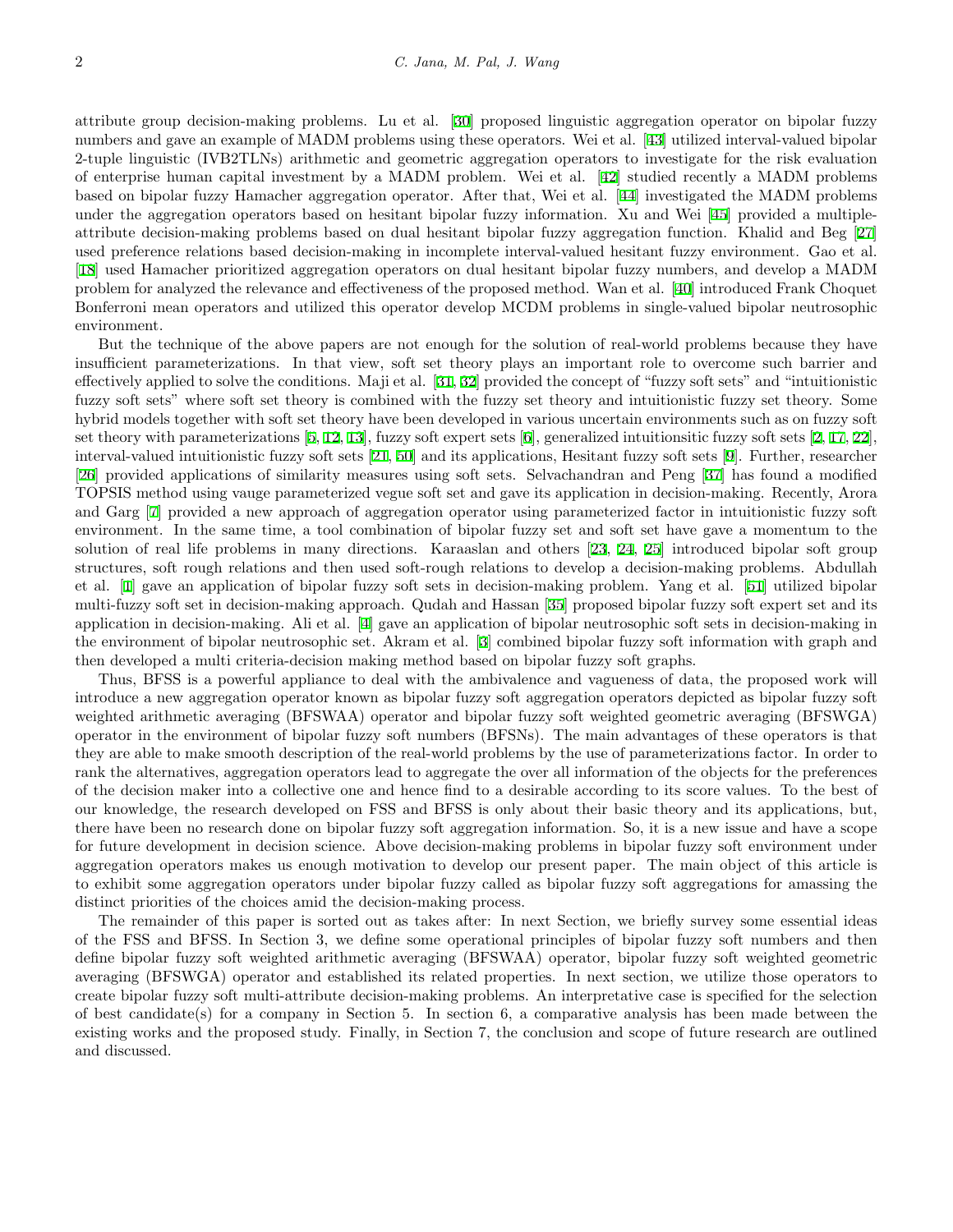## **2 Basic concept of FSS and BFSS**

In what follows, *U*, *E* and  $\mathcal{P}(U)$  denote initial universal set, set of parameters and power set of *U*, respectively. Also,  $A \subseteq E$ .

**Definition 2.1.** [[53\]](#page-14-0) *Let X be a non-empty set. A fuzzy set*  $\mu$  *of <i>X is defined as a mapping*  $\mu: X \to [0,1]$ *, where* [0,1] *is the usual interval of real numbers.* We take  $\mathbb{F}(X)$  as the set of all fuzzy subsets of X.

**Definition 2.2.** [\[33](#page-13-0)] *A pair*  $(\mathcal{F}, E)$  *is called a soft set over U if*  $\mathcal{F}$  *is a mapping given by*  $\mathcal{F} : E \to \mathcal{P}(U)$ *. In other words, a soft over the universe U is a parameterized family of subsets of the universal set U. For*  $\varepsilon \in A$ ,  $\mathcal{F}(\varepsilon)$  *may be considered as the set of*  $\varepsilon$ *-elements of the soft*  $(\mathcal{F}, A)$ *, or as the set of*  $\varepsilon$ *-approximate elements of the soft set.* 

The following example illustrate the above idea.

**Example 2.3.** Let  $(X, \tau)$  be a topological space, i.e.  $\tau$  is a family of subsets of the set X called the open sets of X. Then, the family of open neighborhood  $N(x)$  of point x, where  $N(x) = \{V \in \tau | x \in V\}$ , may be considered as the soft *set*  $(N(x), \tau)$ *.* 

**Definition 2.4.** [[31\]](#page-13-12) Let U be the universal set and E be the set of parameters. Let  $\mathcal{P}(U)$  be the power set of U and  $A\subseteq E$ , and  $\mathcal{P}(U)$  be the collection of all fuzzy subsets of U, then  $(\mathcal{F}, A)$  is called fuzzy soft set, where  $\mathcal{F}: A \to \mathcal{P}(U)$ .

**Example 2.5.** Let  $U = \{M_1, M_2, M_3, M_4\}$  be the set of four mobiles under consideration and  $E = \{beautitull(e_1), costly(e_2),$  $batterybackup(e_3)$  and apps $(e_4)$ *} be a set of parameters then FSS for describing "attractiveness of the mobiles"* is  $(\mathcal{F}, A) = {\mathcal{F}_{e_1}, \mathcal{F}_{e_2}, \mathcal{F}_{e_3}}$ , where  $A = {e_1, e_2, e_3} \subseteq E$  and  $(F, A)$  can be defined as:  $\mathcal{F}_{e_1} = \{ (M_1, 0.6), (M_2, 0.4), (M_3, 0.5), (M_4, 0.3) \},$  $\mathcal{F}_{e_2} = \{(M_1, 0.7), (M_2, 0.6), (M_3, 0.5), (M_4, 0.4)\}$  *and*  $\mathcal{F}_{e_3} = \{(M_1, 0.9), (M_2, 0.5), (M_3, 0.3), (M_4, 0.6)\}.$ 

**Definition 2.6.** *A bipolar fuzzy sets (BFS) is defined over the universe of discourse X as*

$$
B = \{ \langle x, \mu^+(x), \nu^-(x) \rangle | x \in X \},\tag{1}
$$

*where*  $\mu^+(x): X \to [0,1]$  *represents positive membership degree to satisfy corresponding property of an element x to a BFS* and  $\nu^-(x): X \to [-1,0]$  represent negative membership degree to satisfy counter-property of an element x to a BFS, such that  $-1 \leq \mu^+(x) + \nu^-(x) \leq 1$  for every  $x \in X$ . The set  $\langle (\mu^+, \nu^-) \rangle$  is denote bipolar fuzzy numbers (BFNs), *i.e, bipolar fuzzy elements (BFEs).*

**Definition 2.7.** Let U be a universal set, E be a set of parameters and  $A \subset E$ . Define  $\tilde{B}: A \to BF^U$ , where  $BF^U$ *is the collection of all bipolar fuzzy subsets of U. Then* (*B, A*) *is called bipolar fuzzy soft set over U, and is denoted by*  $(B, A) = B(e_i)$  and defined by

$$
\tilde{B}(e_i) = \{ (x_i, \mu^+(x_i), \nu^-(x_i)) : \forall x_i \in U, \forall e_i \in A \}.
$$

**Example 2.8.** Let  $U = \{M_1, M_2, M_3, M_4\}$  be the set of four mobiles under consideration and  $E = \{beautiful(e_1),$  $costly(e_2)$ , batterybackup( $e_3$ ) and apps( $e_4$ ) be a set of parameters under BFSS for describing "attractiveness of the mobiles" is  $(B, A) = \{ \mathcal{F}_{e_1}, \mathcal{F}_{e_2}, \mathcal{F}_{e_3} \}$ , where  $A = \{e_1, e_2, e_3\} \subseteq E$  and  $(\tilde{B}, A)$  can be defined as:

$$
\tilde{B}_{e_1} = \{ (M_1, 0.6, -0.2), (M_2, 0.4, -0.1), (M_3, 0.5, -0.3), (M_4, 0.3, -0.1) \},
$$
\n
$$
\tilde{B}_{e_2} = \{ (M_1, 0.7, -0.2), (M_2, 0.6, -0.1), (M_3, 0.5, -0.3), (M_4, 0.4, -0.1) \},
$$
\n
$$
\tilde{B}_{e_3} = \{ (M_1, 0.9, -0.3), (M_2, 0.5, -0.2), (M_3, 0.3, -0.1), (M_4, 0.6, -0.4) \}.
$$

For the sake of simplicity, we denote  $\tilde{B}_{e_t}(x_s) = \{ \langle x_s, \mu_t^+(x_s), \nu_t^-(x_s) \rangle | x_s \in U \}$ , i.e.,  $\tilde{B}_{e_{st}} = \langle \mu_{st}^+, \nu_{st}^- \rangle$  is called as bipolar fuzzy soft (BFSN) number. For the application purpose, it is necessary to define score function for ranking it. For this, a score function of  $\tilde{B}_{e_{st}}$  is defined as

$$
\Psi(\tilde{B}_{e_{st}}) = \mu_{st}^+ + \nu_{st}^- \tag{2}
$$

where,  $\Psi(\tilde{B}_{e_{st}}) \in [-1,1]$ . By this definition, it is clear that the larger the  $\Psi(\tilde{B}_{e_{st}})$ , the larger is BFSN  $\tilde{B}_{e_{st}}$ .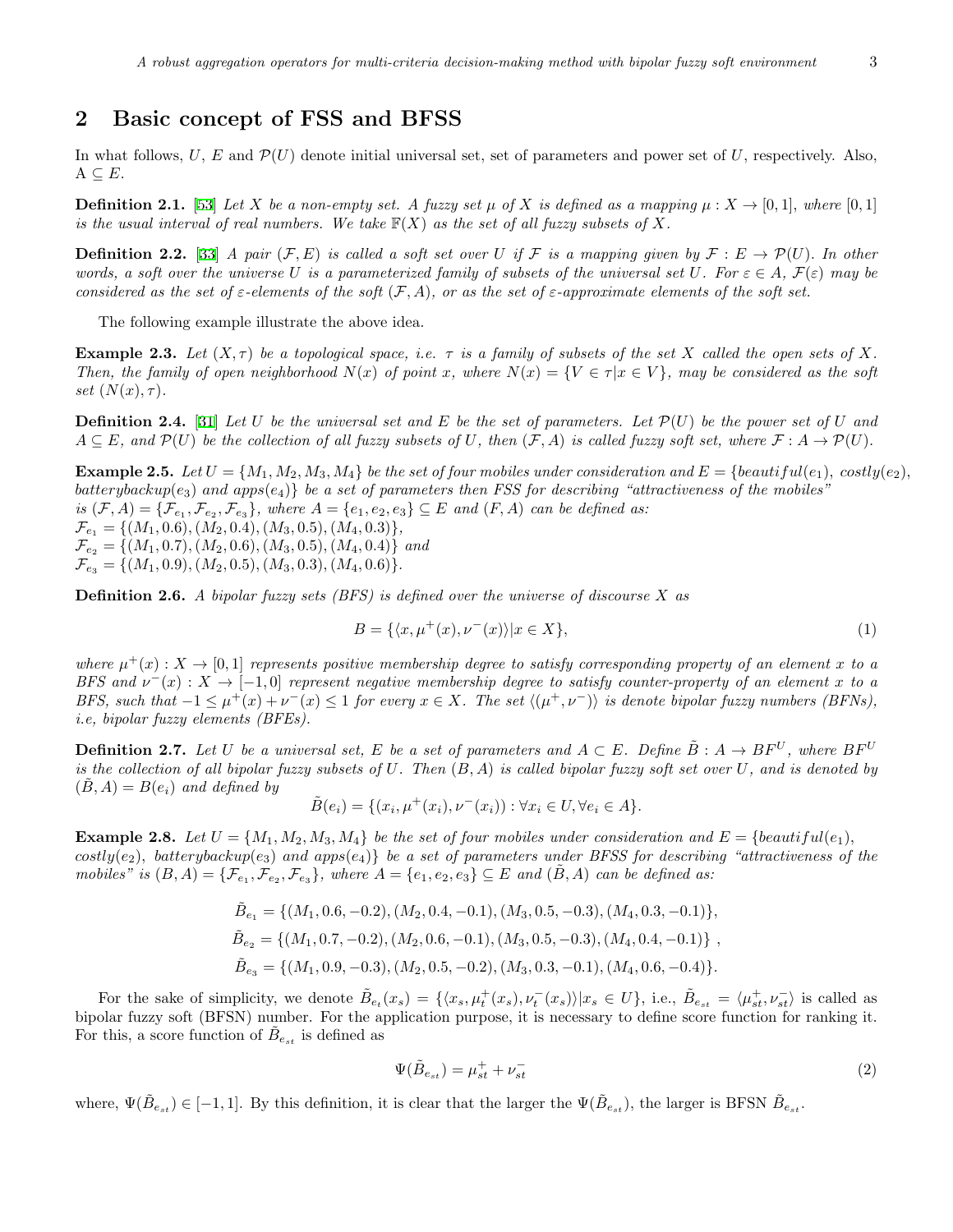**Example 2.9.** Let  $\tilde{B}_{e_{11}} = (0.6, -0.2)$  and  $\tilde{B}_{e_{12}} = (0.3, -0.5)$  be two BFSNs, then by eq.(2), we get  $\Psi(\tilde{B}_{e_{11}}) = 0.4$  and  $\Psi(\tilde{B}_{e_{12}}) = -0.2$ *. Since*  $\Psi(\tilde{B}_{e_{11}}) > \Psi(\tilde{B}_{e_{12}})$  which imply  $\tilde{B}_{e_{11}} > \tilde{B}_{e_{12}}$ *.* 

*However, there are some situations, where above function can not be used to compare BFSNs. For example, let*  $\tilde{B}_{e_{11}} = \langle 0.6, -0.2 \rangle$  and  $\tilde{B}_{e_{12}} = \langle 0.5, -0.1 \rangle$ , then it is not possible to compare BFSNs, which one of them is bigger as  $\Psi(\tilde{B}_{e_{11}}) = \Psi(\tilde{B}_{e_{12}})$ . To overcome this situation, we define accuracy function of  $\tilde{B}_{e_{s t}}$  as follows:

$$
\mathcal{H}(\tilde{B}_{e_{st}}) = \mu_{st}^+ - \nu_{st}^- \tag{3}
$$

 $where, \mathcal{H}(\tilde{B}_{e_{st}}) \in [0,1].$  Based on score function  $\Psi$  and accuracy function  $\mathcal{H}$ , defined order relation on two BFSNs  $\tilde{B}_{e_{st}}$ and  $\tilde{P}_{e_{st}}$  *as follows:* 

- *(i) If*  $\Psi(\tilde{B}_{e_{st}}) < \Psi(\tilde{P}_{e_{st}})$ , then  $\tilde{B}_{e_{st}} \prec \tilde{P}_{e_{st}}$
- $(iii)$  *If*  $\Psi(\tilde{B}_{e_{st}}) > \Psi(\tilde{P}_{e_{st}})$ , then  $\tilde{B}_{e_{st}} \succ \tilde{P}_{e_{st}}$
- $(iii)$  *If*  $\Psi(\tilde{B}_{e_{st}}) = \Psi(\tilde{P}_{e_{st}})$ *, then* 
	- $(1)$  *If*  $\mathcal{H}(\tilde{B}_{e_{st}}) < \mathcal{H}(\tilde{P}_{e_{st}})$ , then  $\tilde{B}_{e_{st}} \prec \tilde{P}_{e_{st}}$ .
	- $(2)$  *If*  $\mathcal{H}(\tilde{B}_{e_{st}}) > \mathcal{H}(\tilde{P}_{e_{st}})$ , then  $\tilde{B}_{e_{st}} > \tilde{P}_{e_{st}}$ .
	- $(3)$  *If*  $\mathcal{H}(\tilde{B}_{e_{st}}) = \mathcal{H}(\tilde{P}_{e_{st}})$ , then  $\tilde{B}_{e_{st}} \sim \tilde{P}_{e_{st}}$ .

## **3 Bipolar fuzzy soft weighted arithmetic averaging operator**

In this section, aggregation operators namely bipolar fuzzy soft weighted arithmetic averaging (BFSWAA), operator for bipolar fuzzy soft numbers (BFSNs) are proposed.

#### **3.1 Operational law for BFSNs**

<span id="page-3-1"></span>**Definition 3.1.** Let  $\tilde{B}_e = \langle \mu^+, \nu^- \rangle$  and  $\tilde{B}_{e_{11}} = \langle \mu_{11}^+, \nu_{11}^- \rangle$  and  $\tilde{B}_{e_{12}} = \langle \mu_{12}^+, \nu_{12}^- \rangle$  be the BFSNs over the universe X, *then the following operations are defined as follows:*

**(i)**  $\tilde{B}_{e_{11}} \oplus \tilde{B}_{e_{12}} = (\langle \mu_{11}^+ + \mu_{12}^+ - \mu_{11}^+ \mu_{12}^+, -|\nu_{11}^-| |\nu_{12}^-| \rangle)$ **(ii)**  $\tilde{B}_{e_{11}} \otimes \tilde{B}_{e_{12}} = \left( \left\langle \mu_{11}^+ \mu_{12}^+, \nu_{11}^- + \nu_{12}^- - \nu_{11}^- \nu_{12}^- \right\rangle \right)$ (iii)  $\lambda \tilde{B}_e = (1 - (1 - \mu^+)^{\lambda}, -|\nu|^{\lambda})$ (iv)  $\tilde{B}_e^{\lambda} = (\mu^{\lambda}, -1 + |1 + \nu^{-})^{\lambda}.$ 

**Definition 3.2.** Let  $\tilde{B}_{e_{st}} = (\mu_{st}^+, \nu_{st}^-)$   $(s = 1, 2, \ldots, m; t = 1, 2, \ldots, n)$  be a collection of BFSNs and  $\phi_t$ ,  $\theta_s$  are the weight vectors for the parameter  $e_t$ 's and expert  $y_s$ 's respectively, satisfying  $\phi_t \geq 0$ ,  $\theta_s \geq 0$  such that  $\sum_{t=1}^{n} \phi_t = 1$  and  $\sum_{s=1}^{m} \theta_s = 1$ . *Then bipolar fuzzy soft weighted arithmetic averaging (BFSWAA) operator is the function*  $BFSWA : \tilde{B}^n \to \tilde{B}$  *such that*

$$
BFSWAA(\tilde{B}_{e_{11}},\tilde{B}_{e_{12}},\ldots,\tilde{B}_{e_{m n}}) = \bigoplus_{t=1}^{n} \phi_t \Big(\bigoplus_{s=1}^{m} \theta_s \tilde{B}_{e_{st}}\Big). \tag{4}
$$

We get the following theorem that follows from BFSWAA operator.

<span id="page-3-0"></span>**Theorem 3.3.**  $\tilde{B}_{e_{st}} = (\mu_{st}^+, \nu_{st}^-)$   $(s = 1, 2, ..., m; t = 1, 2, ..., n)$  be a collection of (BFSNs), then aggregated value of *them using the BFSWAA operator is also a BFSNs, and*

$$
BFSWA(\tilde{B}_{e_{11}}, \tilde{B}_{e_{12}}, \dots, \tilde{B}_{e_{mn}}) = \left\langle 1 - \prod_{t=1}^{n} \Big( \prod_{s=1}^{m} (1 - \mu_{st}^{+})^{\theta_{s}} \Big)^{\phi_{t}}, - \prod_{t=1}^{n} \Big( \prod_{s=1}^{m} |\nu_{st}^{-}|^{\theta_{s}} \Big)^{\phi_{t}} \right\rangle. \tag{5}
$$

Then Theorem [3.3](#page-3-0) can be proved by the method of mathematical induction as follows: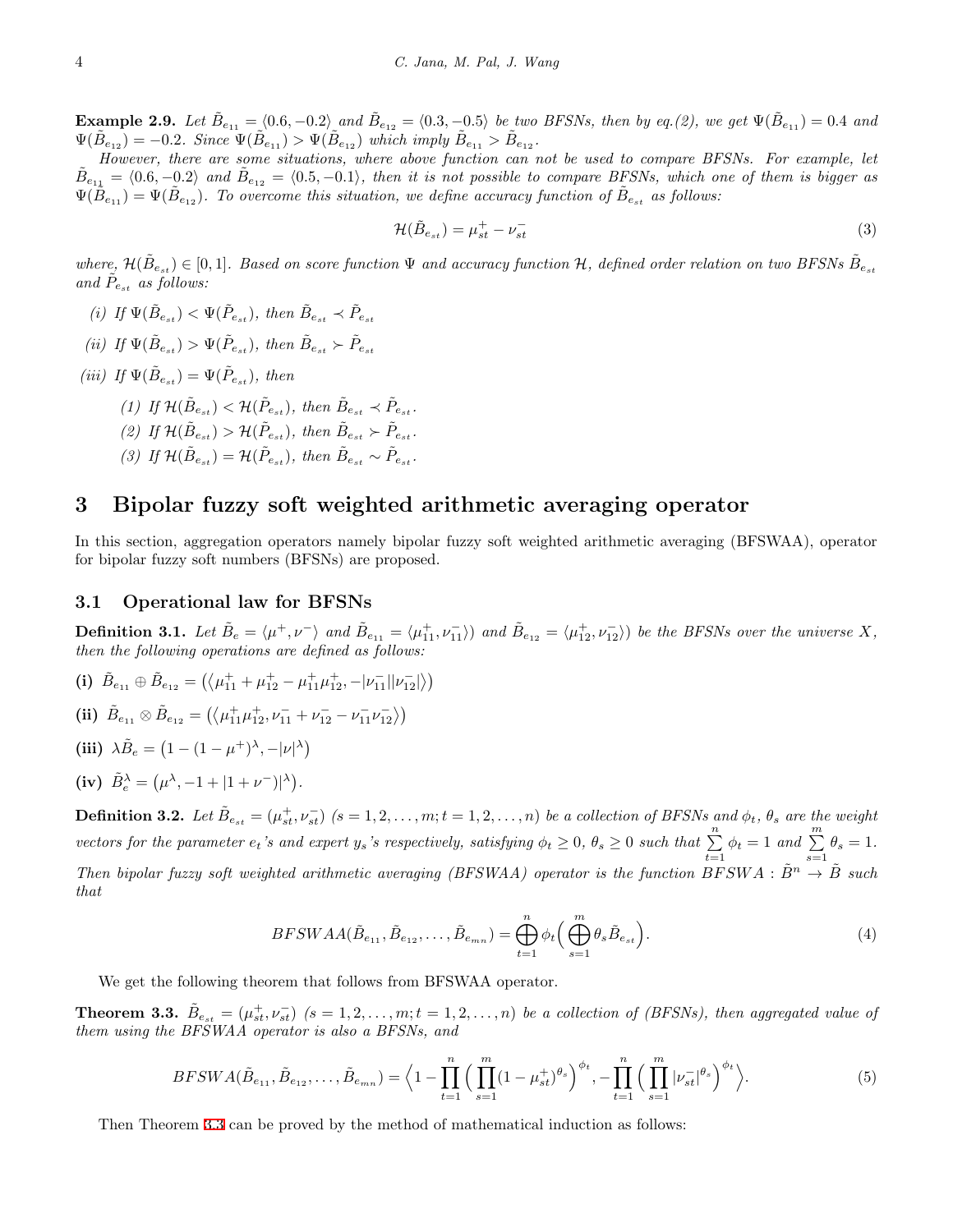*Proof.* For  $m = 1$ , we get  $\theta_1 = 1$ . Then by Definition [3.1](#page-3-1) of operational law,

$$
BFSWAA(\tilde{B}_{e_{11}}, \tilde{B}_{e_{12}}, \dots, \tilde{B}_{e_{mn}}) = \bigoplus_{t=1}^{n} \phi_t \left( \tilde{B}_{e_{1t}} \right) = \left\langle 1 - \prod_{t=1}^{n} \left( 1 - \mu_{1t}^+ \right)^{\phi_t}, - \prod_{t=1}^{n} |\nu_{1t}^-|^{\phi_t} \right\rangle
$$

$$
= \left\langle 1 - \prod_{t=1}^{n} \left( \prod_{s=1}^{n} (1 - \mu_{st}^+)^{\theta_s} \right)^{\phi_t}, - \prod_{t=1}^{n} \left( \prod_{s=1}^{n} |\nu_{st}^-|^{\theta_s} \right)^{\phi_t} \right\rangle.
$$

Again, for  $n = 1$  and  $\phi_1 = 1$  and hence,

$$
BFSWAA(\tilde{B}_{e_{11}}, \tilde{B}_{e_{12}}, \dots, \tilde{B}_{e_{mn}}) = \left(\bigoplus_{s=1}^{m} \theta_{s1} \tilde{B}_{e_{1t}}\right) = \left\langle 1 - \prod_{t=1}^{m} \left(1 - \mu_{s1}^{+}\right)^{\theta_{s}}, -\prod_{s=1}^{m} |\nu_{s1}^{-}|^{\theta_{s}}\right\rangle
$$

$$
= \left\langle 1 - \prod_{t=1}^{n} \left(\prod_{s=1}^{m} (1 - \mu_{st}^{+})^{\theta_{s}}\right)^{\phi_{t}}, -\prod_{t=1}^{n} \left(\prod_{s=1}^{m} |\nu_{st}^{-}|^{\theta_{s}}\right)^{\phi_{t}}\right\rangle.
$$

Thus, (5) is true for  $m = 1$  and  $n = 1$ . Assume that (5) is true for  $n = p_1 + 1$ ,  $m = p_2$  and  $n = p_1$ ,  $m = p_2 + 1$ , then it follows that

$$
\bigoplus_{t=1}^{p_1+1} \phi_t \Big( \bigoplus_{s=1}^{p_2} \theta_s \tilde{B}_{e_{st}} \Big) = \Big\langle 1 - \prod_{t=1}^{p_1+1} \Big( \prod_{s=1}^{p_2} (1 - \mu_{st}^+) ^{\theta_s} \Big)^{\phi_t} , - \prod_{t=1}^{p_1+1} \Big( \prod_{s=1}^{p_2} |\nu_{st}^-| ^{\theta_s} \Big)^{\phi_t} \Big\rangle.
$$

Also,

$$
\bigoplus_{t=1}^{p_1} \phi_t \left( \bigoplus_{s=1}^{p_2+1} \theta_s \tilde{B}_{e_{st}} \right) = \left\langle 1 - \prod_{t=1}^{p_1} \left( \prod_{s=1}^{p_2+1} (1 - \mu_{st}^+) ^{\theta_s} \right)^{\phi_t}, - \prod_{t=1}^{p_1} \left( \prod_{s=1}^{p_2+1} |\nu_{st}^-|^{\theta_s} \right)^{\phi_t} \right\rangle.
$$

Now for  $n = p_1 + 1$  and  $m = p_2 + 1$ , we obtained

$$
\bigoplus_{t=1}^{p_1+1} \phi_t \Big( \bigoplus_{s=1}^{p_2+1} \theta_s \tilde{B}_{e_{st}} \Big) = \bigoplus_{t=1}^{p_1+1} \phi_t \Big( \bigoplus_{s=1}^{p_2} \theta_s \tilde{B}_{e_{st}} \oplus \theta_{p_2+1} \tilde{B}_{e_{(p_2+1)t}} \Big) = \bigoplus_{t=1}^{p_1+1} \bigoplus_{s=1}^{p_2} \phi_t \theta_s \tilde{B}_{e_{st}} \bigoplus_{t=1}^{p_1+1} \phi_t \theta_{p_2+1} \tilde{B}_{e_{(p_2+1)t}} \Big)
$$
\n
$$
= \Big\langle 1 - \prod_{t=1}^{p_1+1} \Big( \prod_{s=1}^{p_2} (1 - \mu_{st}^+)^{\theta_s} \Big)^{\phi_t} \oplus 1 - \prod_{t=1}^{p_1+1} \Big( (1 - \mu_{(p_2+1)t}^+)^{\theta_{p_2+1}} \Big)^{\phi_t},
$$
\n
$$
- \prod_{t=1}^{p_1+1} \Big( \prod_{s=1}^{p_2} |\nu_{st}^-|^{\theta_s} \Big)^{\phi_t} \oplus - \prod_{t=1}^{p_1+1} \Big( |\nu_{(p_2+1)t}^-|^{\theta_{p_2+1}} \Big)^{\phi_t} \Big\rangle
$$
\n
$$
= \Big\langle 1 - \prod_{t=1}^{p_1+1} \Big( \prod_{s=1}^{p_2+1} (1 - \mu_{st}^+)^{\theta_s} \Big)^{\phi_t}, - \prod_{t=1}^{p_1+1} \Big( \prod_{s=1}^{p_2+1} |\nu_{st}^-|^{\theta_s} \Big)^{\phi_t} \Big\rangle.
$$

Thus, (5) is true for  $n = p_1 + 1$ ,  $m = p_2 + 1$ , therefore by induction the results are hold for all  $m, n \ge 1$ .

Since,  $0 \leq \mu_{st}^+ \leq 1 \Leftrightarrow 0 \leq \prod_{k=1}^{m}$  $\prod_{s=1}^{m} (1 - \mu_{st}^+)^{\theta_s} \le 1$  and hence,  $0 \le 1 - \prod_{t=1}^{n}$  $\prod_{t=1}^n \left( \prod_{s=i}^m \right)$  $\prod_{s=1}^{n} (1 - \mu_{st}^{+})^{\theta_{s}})^{\phi_{t}} \leq 1$ . Also,  $-1 \leq$  $\nu_{st}^-\,\leq\,0\,\Leftrightarrow\,0\,\leq\,|\nu_{st}^-|\,\leq\,1\,\Leftrightarrow\,-1\,\leq\,-|\nu_{st}^-|\,\leq\,0\,\Leftrightarrow\,-1\,\leq\,-\,\prod_{s=1}^m|\nu_{st}^-|^{\theta_s}\,\leq\,0\,\Leftrightarrow\,-1\,\leq\,-\,\prod_{t=1}^n\,(\prod_{s=1}^m|\nu_{st}^-|^{\theta_s})\,.$  $\prod_{s=1} |\nu_{st}^{-}|\theta_s|^{i} \leq 0$ . Thus,  $1 \geq 1 - \prod_{i=1}^{n}$  $\prod_{t=1}^n \left( \prod_{s=i}^m \right)$  $\prod_{s=1}^{m} (1 - \mu_{st}^+)^{\theta_s})^{\phi_t} - \prod_{t=1}^{n}$  $\prod_{t=1}^n \left( \prod_{s=1}^m \right)$  $\prod_{s=1}^{m} |\nu_{st}^{-}|\theta_s|^{i} = 1 - \prod_{t=1}^{n}$  $\prod_{t=1}^n \left( \prod_{s=1}^m \right)$  $\prod_{s=1}^{m} (1 - \mu_{st}^+)^{\theta_s}$  $\phi_t - \prod_{t=1}^{n}$  $\prod_{t=1}^n \left( \prod_{s=1}^m \right)$  $\prod_{s=1} (|\nu_{st}^-|^{\theta_s} - 1)^{\phi_t} \geq -1$ . Hence, aggregated value obtained by BFSWAA is again a BFSN.

**Corollary 3.4.** [[19\]](#page-13-8) *For only one parameter*  $e_1$ *, i.e.,*  $n = 1$ *, the BFSWAA operator reduces to BFWA.* 

$$
BFSWAA(\tilde{B}_{e_{11}},\tilde{B}_{e_{21}},\ldots,\tilde{B}_{e_{m1}}) = \left\langle 1 - \prod_{s=1}^{m} (1 - \mu_{s1}^+)^{\theta_s}, - \prod_{s=1}^{m} |\nu_{s1}^-|^{\theta_s} \right\rangle.
$$
 (6)

*Therefore, it is justified that aggregation operator defined under BFS environment is taken as a special case of the proposed operator.*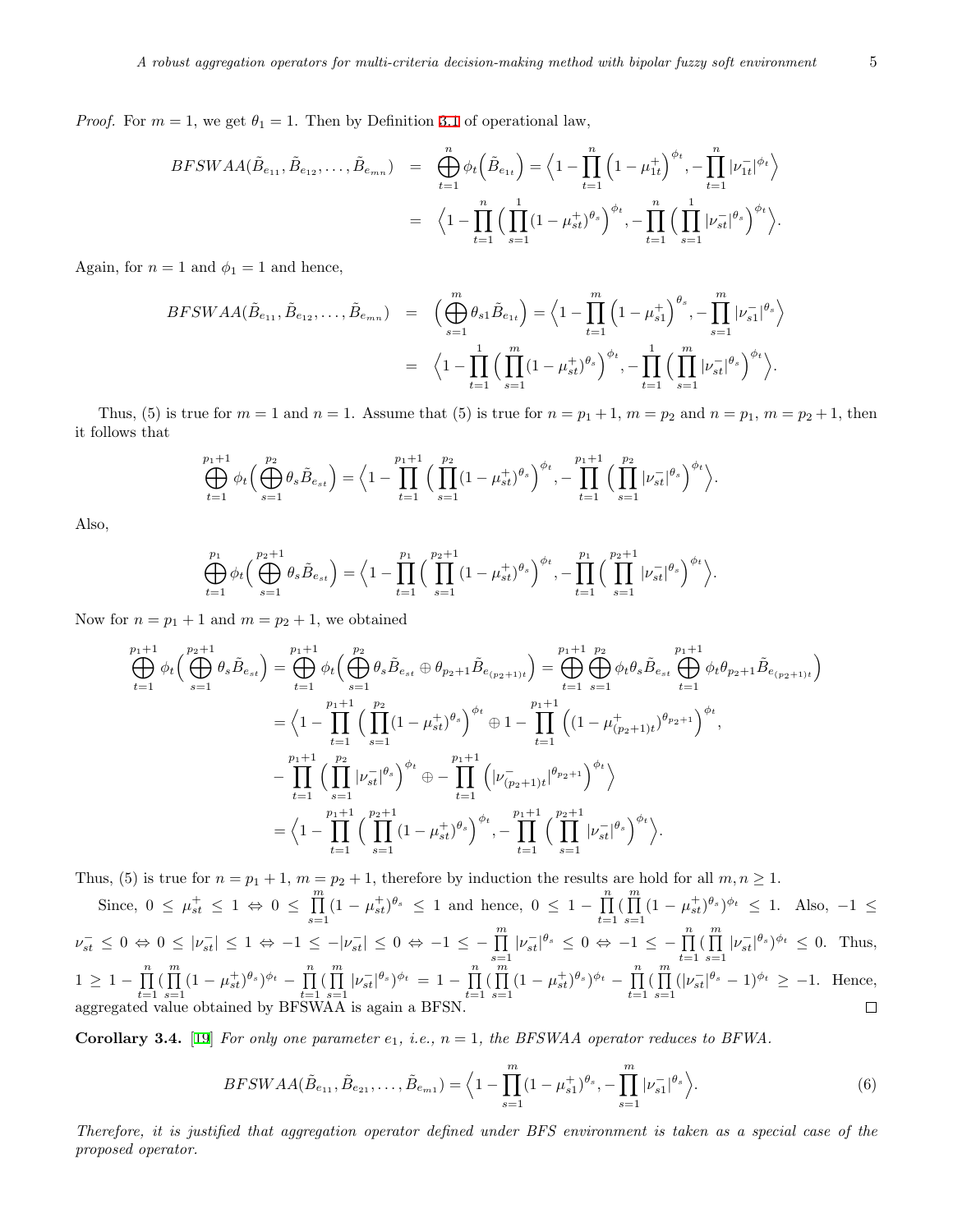Table 1: Bipolar fuzzy soft numbers

| Express | $e_1$                       | e2                          | eз                          |
|---------|-----------------------------|-----------------------------|-----------------------------|
| $y_1$   | $\langle 0.6, -0.2 \rangle$ | $\langle 0.5, -0.5 \rangle$ | $\langle 0.6, -0.3 \rangle$ |
| $y_2$   | $\langle 0.5, -0.4 \rangle$ | $\langle 0.3, -0.2 \rangle$ | $\langle 0.5, -0.4 \rangle$ |
| $y_3$   | $\langle 0.7, -0.1 \rangle$ | $\langle 0.4, -0.3 \rangle$ | $\langle 0.3, -0.1 \rangle$ |
| У4      | $\langle 0.4, -0.5 \rangle$ | $\langle 0.7, -0.2 \rangle$ | $\langle 0.2, -0.6 \rangle$ |

**Example 3.5.** Let  $Y = \{y_1, y_2, y_3, y_4\}$  be the set of experts which are going to narrate the "attractiveness of two-wheeler *bikes*" under the set of parameters  $E = \{e_1 = stylish, e_2 = weight, e_3 = mileage, e_4 = price\}$ . The rating value of the *experts is assumed to be given in the form of*  $BFSNs(B, E) = (\mu_{st}^+, \nu_{st}^-)_{4\times3}$  *for each parameters which are given in the following table.*

Let  $\phi = (0.3, 0.2, 0.5)^T$  and  $\theta = (0.2, 0.1, 0.3, 0.4)^T$  be the weight vectors for the parameters and experts respectively. *Then, we get by using Theorem [3.3](#page-3-0) as:*

$$
BFSWA(\tilde{B}_{e_{11}}, \tilde{B}_{e_{12}}, \dots, \tilde{B}_{e_{43}}) = \left\langle 1 - \prod_{t=1}^{3} \left( \prod_{s=1}^{4} (1 - \mu_{st}^{+})^{\theta_{s}} \right)^{\phi_{t}}, - \prod_{t=1}^{3} \left( \prod_{s=1}^{4} |\nu_{st}^{-}|^{\theta_{s}} \right)^{\phi_{t}} \right\rangle
$$
  

$$
\left\langle 1 - \left( \left\{ (1 - 0.6)^{0.2} (1 - 0.5)^{0.1} (1 - 0.7)^{0.3} (1 - 0.4)^{0.4} \right\}^{0.3} \left\{ (1 - 0.5)^{0.2} (1 - 0.3)^{0.1} (1 - 0.4)^{0.3} (1 - 0.7)^{0.4} \right\}^{0.2} \left\{ (1 - 0.6)^{0.2} (1 - 0.5)^{0.1} (1 - 0.3)^{0.3} (1 - 0.2)^{0.4} \right\}^{0.5}, - \left( -0.2|^{0.2} - 0.4|^{0.1} - 0.1|^{0.3} - 0.5|^{0.4} \right)^{0.3} \left( -0.5|^{0.2} - 0.2|^{0.1} - 0.3|^{0.3} - 0.2|^{0.4} \right)^{0.2} \left( -0.3|^{0.2} - 0.4|^{0.1} - 0.1|^{0.3} - 0.6|^{0.4} \right)^{0.5} \right\}
$$
  

$$
= \left\langle 0.5317, -0.2755 \right\rangle.
$$

We prove easily the following properties by using the operator BFSWAA.

**Theorem 3.6.** (Idempotency Property) Let  $\tilde{B}_{e_{st}} = (\mu_{st}^+, \nu_{st}^-)$   $(s = 1, 2, \ldots, m; t = 1, 2, \ldots, n)$  be a collection of *BFSNs that are all equal, i.e.,*  $\tilde{B}_{e_s}t = \tilde{B}_e$  *for all s,t, then* 

$$
BFSWAA(\tilde{B}_{e_{11}},\tilde{B}_{e_{12}},\ldots,\tilde{B}_{e_{mn}})=\tilde{B}_e.
$$
\n
$$
(7)
$$

 $\Box$ 

*Proof.* Since  $\tilde{B}_{e_{st}} = \tilde{B}_e = \langle \mu^+, \nu^- \rangle$  for all *s, t.* Then,

$$
BFSWAA(\tilde{B}_{e_{11}}, \tilde{B}_{e_{12}}, \dots, \tilde{B}_{e_{mn}}) = \left\langle 1 - \prod_{t=1}^{n} \left( \prod_{s=1}^{m} (1 - \mu^{+})^{\theta_{s}} \right)^{\phi_{t}}, - \prod_{t=1}^{n} \left( \prod_{s=1}^{m} |\nu|^{\theta_{s}} \right)^{\phi_{t}} \right\rangle
$$
  

$$
= \left\langle 1 - \left( (1 - \mu^{+})^{\sum_{s=1}^{m} \theta_{s}} \right)^{\sum_{t=1}^{n} \phi_{t}}, - \left( |\nu^{-}|^{\sum_{s=1}^{m} \theta_{s}} \right)^{\sum_{t=1}^{n} \phi_{t}} \right\rangle
$$
  

$$
= \left\langle 1 - (1 - \mu^{+}), \nu^{-} \right\rangle = \left\langle \mu^{+}, \nu^{-} \right\rangle.
$$

The proof is completed.

**Theorem 3.7.** (Boundedness Property) Let  $\tilde{B}_{e_{st}} = (\mu_{st}^+, \nu_{st}^-)$   $(s = 1, 2, \ldots, m; t = 1, 2, \ldots, n)$  be a collection of *BFSNs.* Let  $\tilde{B}_{e_{st}}^- = \langle \min_t \min_s \{ \mu_{st}^+ \}, \max_t \max_s \{ \nu_{st}^- \} \rangle$  and  $\tilde{B}_{e_{st}}^+ = \langle \max_t \max_s \{ \mu_{st}^+ \}, \min_t \min_s \{ \nu_{st}^- \} \rangle$ . Then,

$$
\tilde{B}_{e_{st}}^{-} \leq BFSWAA(\tilde{B}_{e_{11}}, \tilde{B}_{e_{12}}, \ldots, \tilde{B}_{e_{mn}}) \leq \tilde{B}_{e_{st}}^{+}.
$$

 $Proof. \text{ Since, } \tilde{B}_{e_{st}} = (\mu_{st}^+, \nu_{st}^-) \text{ is a BFSNs then } \min_t \min_s \{\mu_{st}^+\} \leq \mu_{st}^+ \leq \max_t \max_s \{\mu_{st}^+\} \text{ which implies that } 1 - \max_t \max_s \{\mu_{st}^+\} \leq \max_t \{\mu_{st}^+\} \text{ with } 1 - \max_s \max_s \{\mu_{st}^+\} \leq \min_s \{\mu_{st}^+\} \text{ with } 1 - \max_s \max_s \{\mu_{st}^+\} \text{ with } 1 - \max_s \max_s \{\mu_{st}^+\} \leq \min_s \{\mu_{$  $1 - \mu_{st}^+ \leq 1 - \min_t \min_s \{\mu_{st}^+\} \Leftrightarrow (1 - \max_t \max_s \{\mu_{st}^+\})^{\theta_s} \leq (1 - \mu_{st}^+ \leq (1 - \min_t \min_s \{\mu_{st}^+\})^{\theta_s} \Leftrightarrow 1 - \max_s \max_s \{\mu_{st}^+\} \leq$ ∏*m*  $\prod_{s=1}^{n} (1 - \mu_{st}^+)^{\theta_s} \le 1 - \min_{t} \min_{s} {\{\mu_{st}^+\}} \Leftrightarrow (1 - \max_{t} \max_{s} {\{\mu_{st}^+\}})$  $\sum_{t=1}^{n} \phi_t \leq \prod_{t=1}^{n}$  $\prod_{t=1}^n \left( \prod_{s=i}^m \right)$  $\prod_{s=1}^{1} (1 - \mu_{st}^+)^{\theta_s}$  $\sum_{t=1}^{n} \phi_t \leq (1 - \min_t \min_s {\mu_{st}^+})$  $\sum_{t=1}^{n}$  *ϕ*<sup>*t*</sup> ⇔ 1 − max max { $\mu_{st}^+$ } ≤  $\prod_{t=1}^n (\prod_{s=1}^m$  $\prod_{s=1}^{m} (1 - \mu_{st}^+)^{\theta_s}$  $\sum_{t=1}^{n} \phi_t \leq 1 - \min_t \min_s \{\mu_{st}^+\}.$  Therefore,  $\max_{t} \max_{s} {\{\mu_{st}^+\}\leq 1} - \prod_{i=1}^{n}$  $(\prod^m)$  $(1 - \mu_{st}^+)^{\theta_s}$   $\Big)^{\sum_{t=1}^n \phi_t} \le \min_t \min_s {\{\mu_{st}^+ \}}.$  (8)

*t*=1

*s*=1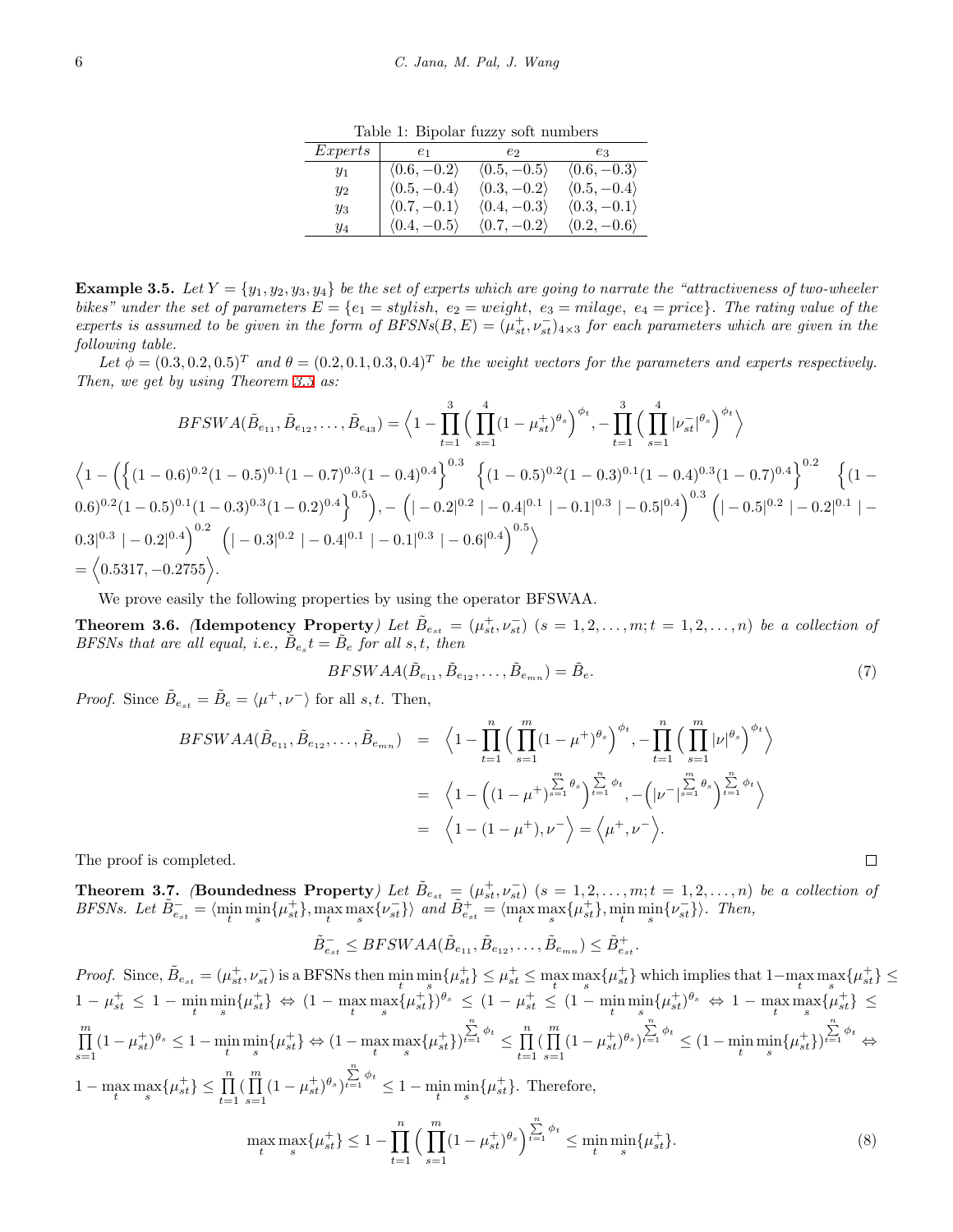$\text{Again, } \min_{t} \min_{s} \{ \nu_{st}^{-1} \} \leq \nu_{st}^{-1} \leq \max_{t} \max_{s} \{ \nu_{st}^{-1} \}$ 

which finds  $(\min_t \min_s \{ \nu_{st}^- \})$  $\sum_{s=1}^m \theta_s \leq \prod_{s=1}^m$  $\prod_{s=1} (v_{st}^-)^\theta$ <sup>*s*</sup>  $\leq$  (max max {*v<sub>st</sub>*})  $\sum_{s=1}^{m} \theta_s \Leftrightarrow \min_t \min_s \{ \nu_{st}^- \} \le \prod_{s=1}^{m} (\nu_{st}^-)^{\theta_s} \le \max_t \max_s \{ \nu_{st}^- \} \Leftrightarrow$  $(\min_{t} \min_{s} \{\nu_{st}^{-}\})^{\phi_t} \leq (\prod_{s=1}^{m}$  $\prod_{s=1} (\nu_{st}^-)^{\theta_s})^{\phi_t} \leq (\max_t \max_s {\{\nu_{st}^-\}})^{\phi_t} \Leftrightarrow (\min_s \min_s {\{\nu_{st}^-\}})$  $\sum_{t=1}^n \phi_t \leq \prod_{t=1}^n$  $\prod_{t=1}^n \left( \prod_{s=i}^m \right)$  $\prod_{s=1} (V_{st}^{-})^{\theta_s}$ ,  $\phi_t \leq (\max_t \max_s \{v_{st}^{-}\})$  $\sum_{t=1}^n \phi_t$ , hence we get,

$$
\min_{t} \min_{s} \{\nu_{st}^{-}\} \le \prod_{t=1}^{n} \left(\prod_{s=1}^{m} (\nu_{st}^{-})^{\theta_{s}}\right)^{\phi_{t}} \le \max_{t} \max_{s} \{\nu_{st}^{-}\}.
$$
\n(9)

Let  $\beta \equiv BFSWAA(\tilde{B}_{e_{11}}, \tilde{B}_{e_{12}}, \ldots, \tilde{B}_{e_{mn}}) = \langle \mu_{\beta}^+, \nu_{\beta}^-\rangle$ , then from Eqs. (8) and (9),  $\min_t \min_s \{\mu_{st}^+\} \leq \mu_{\beta}^+ \leq \max_s \{\mu_{st}^+\}$ and  $\min_t \min_s \{ \nu_{st}^- \} \leq \nu_{\beta}^- \leq \max_t \max_s \{ \nu_{st}^- \}.$  Then by definition of score function

$$
\begin{aligned} \Psi(\beta) &= \mu_\beta^+ + \nu_\beta^- \leq \max_t \max_s \{\mu_{st}^+\} + \min_t \min_s \{\nu_{st}^-\} = \Psi(\tilde{B}_{e_{st}}^+) \\ \Psi(\beta) &= \mu_\beta^+ + \nu_\beta^- \geq \min_t \min_s \{\mu_{st}^+\} + \max_t \max_s \{\nu_{st}^-\} = \Psi(\tilde{B}_{e_{st}}^-). \end{aligned}
$$

Now, there are three cases that can arise:

*Case 1.* If  $\Psi(\tilde{B}_{e_{st}}) < \Psi(\tilde{B}_{e_{st}})$  and  $\Psi(\tilde{B}_{e_{st}}) > \Psi(\tilde{B}_{e_{st}})$ , then by comparison of two BFSNs, we have

$$
\tilde{B}_{e_{st}}^- \leq BFSWAA(\tilde{B}_{e_{11}}, \tilde{B}_{e_{12}}, \dots, \tilde{B}_{e_{mn}}) \leq \tilde{B}_{e_{st}}^+.
$$

Case 2. If  $\Psi(\tilde{B}_{e_{st}}) = \Psi(\tilde{B}_{e_{st}}^+),$  i.e.,  $\mu_{\beta}^+ + \nu_{\beta}^- = \max_t \max_s {\{\mu_{st}^+\}} + \min_s \min_s {\{\nu_{st}^-\}},$  then by the above inequalities  $\mu_{\beta}^{+} = \max_{t} \max_{s} {\{\mu_{st}^{+}\}\}$  and  $\nu_{\beta}^{-} = \min_{t} \min_{s} {\{\nu_{st}^{-}\}\}.$ Therefore,  $u = u^+$ 

$$
\mathcal{H} = \mu_{\beta}^{+} - \nu_{\beta}^{-} = \max_{t} \max_{s} {\{\mu_{st}^{+}\}} - \min_{t} \min_{s} {\{\nu_{st}^{-}\}} = \mathcal{H}(\tilde{B}_{e_{st}}^{+}),
$$

then by comparison of two BFSNs, we have

$$
BFSWAA(\tilde{B}_{e_{11}}, \tilde{B}_{e_{12}}, \ldots, \tilde{B}_{e_{mn}}) = B_{e_{st}}^{+}.
$$

Case 3. If  $\Psi(\tilde{B}_{e_{st}}) = \Psi(\tilde{B}_{e_{st}}^-)$ , i.e.,  $\mu_{\beta}^+ + \nu_{\beta}^- = \min_t \min_s {\mu_{st}^+} + \max_t \max_s {\nu_{st}^-}$ , then by above inequalities  $\mu_{\beta}^+ =$  $\min_{t} \min_{s} {\{\mu_{st}^+\}\}$  and  $\nu_{\beta}^- = \max_{t} \max_{s} {\{\nu_{st}^-\}.}$ 

Hence,  $u = u^+$ 

$$
\mathcal{H} = \mu_{\beta}^{+} - \nu_{\beta}^{-} = \min_{t} \min_{s} {\{\mu_{st}^{+}\}} - \max_{t} \max_{s} {\{\nu_{st}^{-}\}} = \mathcal{H}(\tilde{B}_{e_{st}}^{-}),
$$

then by comparison of two BFSNs, we have

$$
BFSWAA(\tilde{B}_{e_{11}}, \tilde{B}_{e_{12}}, \ldots, \tilde{B}_{e_{mn}}) = B_{e_{st}}^{-}.
$$

Thus, the proof is completed.

**Theorem 3.8.** *(Shift-invariance property) If*  $\tilde{B}_e = \langle \mu^+, \nu^- \rangle$  *be another BFSN, then* 

$$
BFSWAA(\tilde{B}_{e_{11}} \oplus \tilde{B}_e, \tilde{B}_{e_{12}} \oplus \tilde{B}_e, \ldots, \tilde{B}_{e_{mn}} \oplus \tilde{B}_e) = BFSWAA(\tilde{B}_{e_{11}}, \tilde{B}_{e_{12}}, \ldots, \tilde{B}_{e_{mn}}) \oplus \tilde{B}_e.
$$

*Proof.* Since  $\tilde{B}_e$  and  $\tilde{B}_{e_{st}}$  are BFSNs. Then, we have  $\tilde{B}_e \oplus \tilde{B}_{e_{st}} = \left\langle 1 - (1 - \mu^+) (1 - \mu_{st}^+) , -|\nu^-| |\nu_{st}^-| \right\rangle$ . Hence,

$$
BFSWAA(\tilde{B}_{e_{11}} \oplus \tilde{B}_e, \tilde{B}_{e_{12}} \oplus \tilde{B}_e, \dots, \tilde{B}_{e_{mn}} \oplus \tilde{B}_e) = \bigoplus_{t=1}^n \phi_t \Big( \bigoplus_{s=1}^m \theta_t (\tilde{B}_{e_{st}} \oplus \tilde{B}_e) \Big)
$$
  
\n
$$
= \Big\langle 1 - \prod_{t=1}^n \Big( \prod_{s=1}^m (1 - \mu_{st}^+)^{\theta_s} (1 - \mu^+)^{\theta_s} \Big)^{\phi_t}, - \prod_{t=1}^n \Big( \prod_{s=1}^m |\nu_{st}^-|^{\theta_s} |\nu^-|^{\theta_s} \Big)^{\phi_t} \Big\rangle
$$
  
\n
$$
= \Big\langle 1 - (1 - \mu^+) \prod_{t=1}^n \Big( \prod_{s=1}^m (1 - \mu_{st}^+)^{\theta_s} \Big)^{\phi_t}, -\nu^- \prod_{t=1}^n \Big( \prod_{s=1}^m |\nu_{st}^-|^{\theta_s} \Big)^{\phi_t} \Big\rangle
$$
  
\n
$$
= \Big\langle 1 - \prod_{t=1}^n \Big( \prod_{s=1}^m (1 - \mu_{st}^+)^{\theta_s} \Big)^{\phi_t}, - \prod_{t=1}^n \Big( \prod_{s=1}^m |\nu_{st}^-|^{\theta_s} \Big)^{\phi_t} \Big\rangle \oplus \Big\langle \mu^+, \nu^- \Big\rangle
$$
  
\n
$$
= BFSWA(\tilde{B}_{e_{11}}, \tilde{B}_{e_{12}}, \dots, \tilde{B}_{e_{mn}}) \oplus \tilde{B}_e.
$$

 $\Box$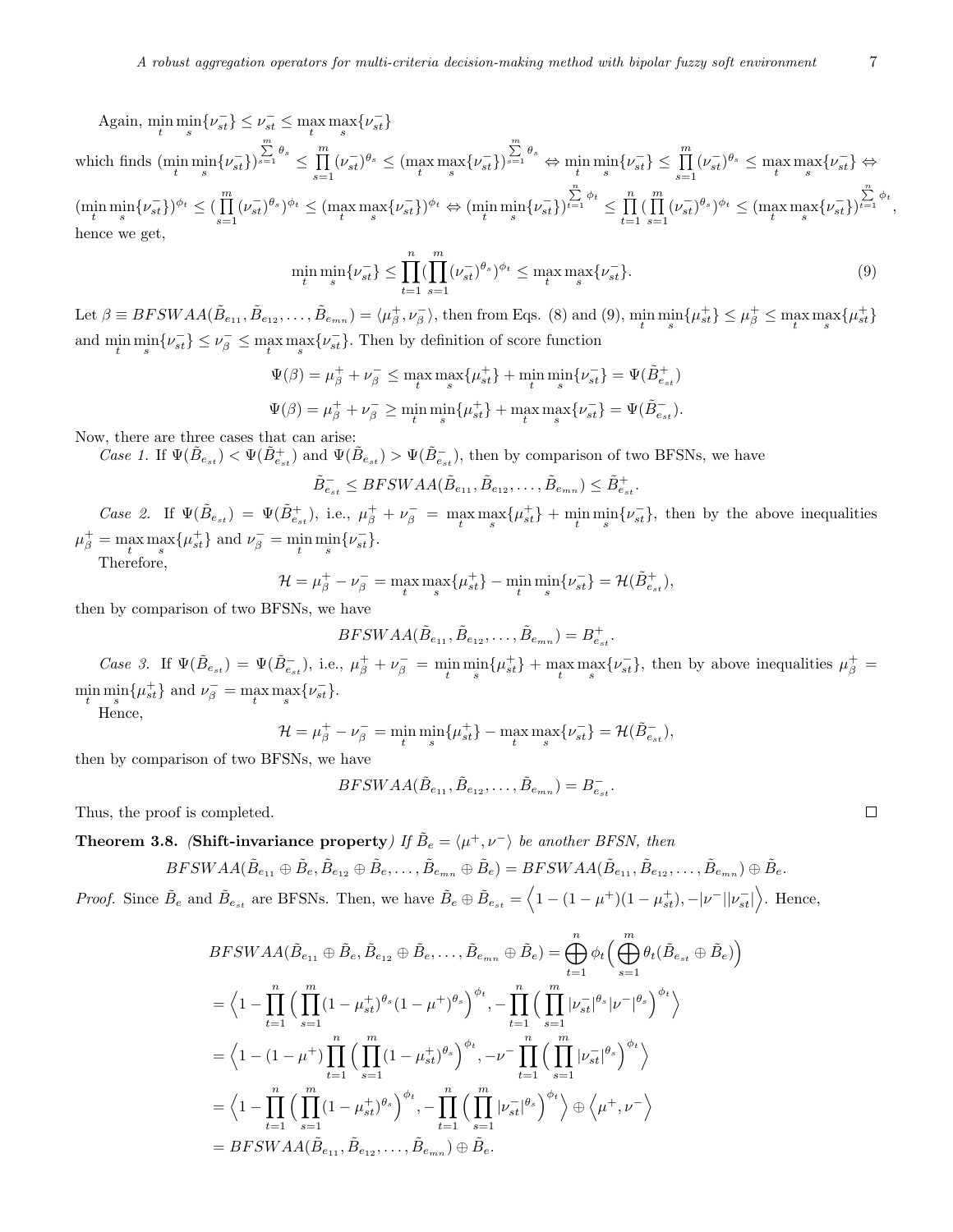Hence the result follows.

**Theorem 3.9.** *(Homogeneity property) For any real number*  $\lambda > 0$ *, we have* 

$$
BFSWAA(\lambda \tilde{B}_{e_{11}}, \lambda \tilde{B}_{e_{12}}, \dots, \lambda \tilde{B}_{e_{mn}}) = \lambda BFSWA(\tilde{B}_{e_{11}}, \tilde{B}_{e_{12}}, \dots, \tilde{B}_{e_{mn}}).
$$

*Proof.* Let  $\tilde{B}_{e_{st}} = (\mu_{st}^+, \nu_{st}^-)$   $(s = 1, 2, ..., m; t = 1, 2, ..., n)$  be a collection of BFSNs and  $\lambda > 0$  be any real number. Then,  $\lambda \tilde{B}_{e_{st}} = \langle 1 - (1 - \mu_{st}^+)^{\lambda}, - | \nu_{st}^- |^{\lambda} \rangle$ . Thus,

$$
BFSWAA(\lambda \tilde{B}_{e_{11}}, \lambda \tilde{B}_{e_{12}}, \dots, \lambda \tilde{B}_{e_{mn}}) = \left\langle 1 - \prod_{t=1}^{n} \left( \prod_{s=1}^{m} (1 - \mu_{st}^{+})^{\lambda \theta_{s}} \right)^{\phi_{t}}, - \prod_{t=1}^{n} \left( \prod_{s=1}^{m} |\nu_{st}^{-}|^{\lambda \theta_{s}} \right)^{\phi_{t}} \right\rangle
$$
  

$$
= \left\langle 1 - \left( \prod_{t=1}^{n} \left( \prod_{s=1}^{m} (1 - \mu_{st}^{+})^{\theta_{s}} \right)^{\phi_{t}} \right)^{\lambda}, - \left( \prod_{t=1}^{n} \left( \prod_{s=1}^{m} |\nu_{st}^{-}|^{\theta_{s}} \right)^{\phi_{t}} \right)^{\lambda} \right\rangle
$$
  

$$
= \lambda BFSWAA(\tilde{B}_{e_{11}}, \tilde{B}_{e_{12}}, \dots, \tilde{B}_{e_{mn}}).
$$

Hence the proof is completed.

#### **3.2 Bipolar fuzzy soft weighted geometric averaging (BFSWGA) operator**

In this section, we have defined bipolar fuzzy soft weighted geometric averaging (BFSWGA) operator for aggregating bipolar fuzzy soft input arguments.

<span id="page-7-0"></span>**Definition 3.10.** Let  $\tilde{B}_{e_{st}} = (\mu_{st}^+, \nu_{st}^-)$   $(s = 1, 2, \ldots, m; t = 1, 2, \ldots, n)$  be a collection of BFSNs and  $\phi_t$ ,  $\theta_s$  are the weight vectors for the parameter  $e_t$ 's and expert  $y_s$ 's respectively, satisfying  $\phi_t \geq 0$ ,  $\theta_s \geq 0$  such that  $\sum_{t=1}^{m} \phi_t = 1$  and

∑*n*  $\sum_{s=1}^{n} \theta_s = 1$ . Then bipolar fuzzy soft weighted geometric (BFSWGA) operator is a function  $BFSWGA : \tilde{B}^n \to \tilde{B}$  such *that*

$$
BFSWGA(\tilde{B}_{e_{11}},\tilde{B}_{e_{12}},\ldots,\tilde{B}_{e_{m}n})=\bigotimes_{t=1}^n\Big(\bigotimes_{s=1}^m\tilde{B}_{e_{st}}^{\theta_s}\Big)^{\phi_t}.
$$

**Theorem 3.11.** *Then bipolar fuzzy soft weighted geometric averaging (BFSWGA) operator is a function BF SW GA* :  $\tilde{B}^n \to \tilde{B}$  *such that* 

$$
BFSWGA(\tilde{B}_{e_{11}}, \tilde{B}_{e_{12}}, \dots, \tilde{B}_{e_{1n}}) = \Big\langle \prod_{t=1}^{n} \Big(\prod_{s=1}^{m} (\mu_{st}^{+})^{\theta_{s}} \Big)^{\phi_{t}}, -1 + \prod_{t=1}^{n} \Big(\prod_{s=1}^{m} (1 + \nu_{st}^{-})^{\theta_{s}} \Big)^{\phi_{t}} \Big\rangle. \tag{10}
$$

*Proof.* For  $m = 1$  and  $\theta_1 = 1$ , by Definition [3.1](#page-3-1), we have

$$
BFSWGA(\tilde{B}_{e_{11}}, \tilde{B}_{e_{12}}, \dots, \tilde{B}_{e_{1n}}) = \bigotimes_{t=1}^{n} \tilde{B}_{e_{st}}^{\phi_t} = \Big\langle \prod_{t=1}^{n} (\mu_{1t}^+)^{\phi_t}, -1 + \prod_{t=1}^{n} (1 + \nu_{1t}^-)^{\phi_t} \Big\rangle
$$
  

$$
= \Big\langle \prod_{t=1}^{n} \Big( \prod_{s=1}^{n} (\mu_{st}^+)^{\theta_s} \Big)^{\phi_t}, -1 + \prod_{t=1}^{n} \Big( \prod_{s=1}^{n} (1 + \nu_{st}^-)^{\theta_s} \Big)^{\phi_t} \Big\rangle.
$$

For  $n = 1$  and  $\phi_1 = 1$ , by Definition [3.10,](#page-7-0) we get

$$
BFSWGA(\tilde{B}_{e_{11}}, \tilde{B}_{e_{21}}, \dots, \tilde{B}_{e_{m1}}) = \bigotimes_{t=1}^{n} \tilde{B}_{e_{st}}^{\theta_s} = \Big\langle \prod_{s=1}^{m} (\mu_{s1}^+)^{\theta_s}, -1 + \prod_{s=1}^{m} (1 + \nu_{s1}^-)^{\theta_s} \Big\rangle
$$
  

$$
= \Big\langle \prod_{t=1}^{1} \Big( \prod_{s=1}^{m} (\mu_{st}^+)^{\theta_s} \Big)^{\phi_t}, -1 + \prod_{t=1}^{1} \Big( \prod_{s=1}^{m} (1 + \nu_{st}^-)^{\theta_s} \Big)^{\phi_t} \Big\rangle.
$$

Assume that (8) is true for  $n = p_1 + 1$ ,  $m = p_2$  and  $n = p_1$ ,  $m = p_2 + 1$ , then it follows that

$$
\bigotimes_{t=1}^{p_1+1} \left( \bigotimes_{s=1}^{p_2} \tilde{B}_{e_{st}}^{\theta_s} \right)^{\phi_t} = \Big\langle \prod_{t=1}^{p_1+1} \left( \prod_{s=1}^{p_2} (\mu_{st}^+)^{\theta_s} \right)^{\phi_t}, -1 + \prod_{t=1}^{p_1+1} \left( \prod_{s=1}^{p_2} (1 + \nu_{st}^-)^{\theta_s} \right)^{\phi_t} \Big\rangle.
$$

 $\Box$ 

 $\Box$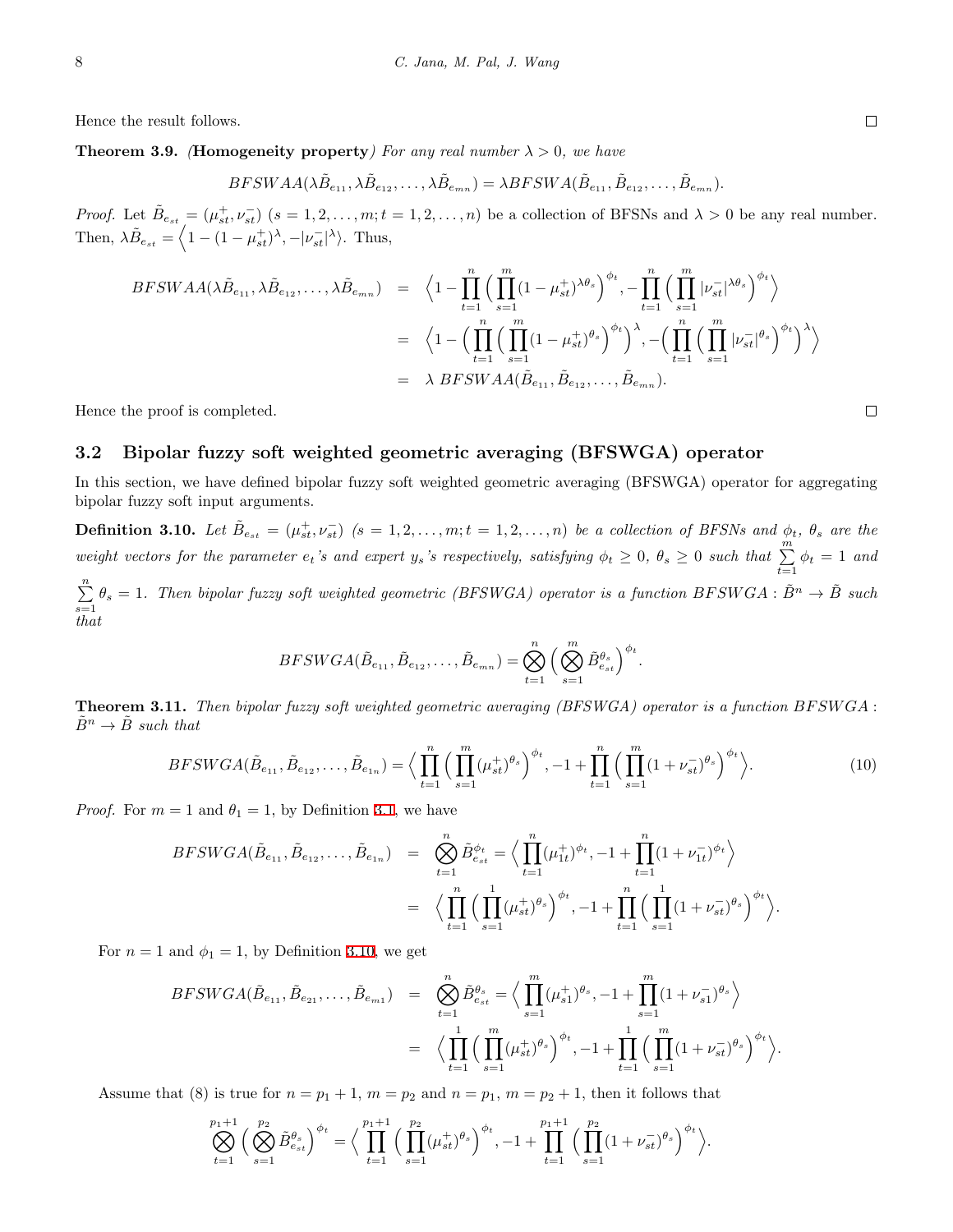Also,

$$
\bigotimes_{t=1}^{p_1} \left( \bigotimes_{s=1}^{p_2+1} \tilde{B}_{e_{st}}^{\theta_s} \right)^{\phi_t} = \Big\langle \prod_{t=1}^{p_1} \Big( \prod_{s=1}^{p_2+1} (\mu_{st}^+)^{\theta_s} \Big)^{\phi_t}, -1 + \prod_{t=1}^{p_1} \Big( \prod_{s=1}^{p_2+1} (1 + \nu_{st}^-)^{\theta_s} \Big)^{\phi_t} \Big\rangle.
$$

Now for  $n = p_1 + 1$  and  $m = p_2 + 1$ , we obtained

$$
\bigotimes_{t=1}^{p_1+1} \left( \bigotimes_{s=1}^{p_2+1} \tilde{B}_{e_{st}}^{\theta_s} \right)^{\phi_t} = \bigotimes_{t=1}^{p_1+1} \left( \bigotimes_{s=1}^{p_2} \tilde{B}_{e_{st}}^{\theta_s} \otimes \tilde{B}_{e_{(p_2+1)t}}^{\theta_{p_2+1}} \right)^{\phi_t} = \bigotimes_{t=1}^{p_1+1} \left( \bigotimes_{s=1}^{p_2} \tilde{B}_{e_{st}}^{\theta_s} \right)^{\phi_t} \bigotimes_{t=1}^{p_1+1} \left( \tilde{B}_{e_{(p_2+1)t}}^{\theta_s} \right)^{\phi_t}
$$
\n
$$
= \bigg\langle \prod_{t=1}^{p_1+1} \left( \prod_{s=1}^{p_2} (\mu_{st}^+)^{\theta_s} \right)^{\phi_t} \otimes \prod_{t=1}^{p_1+1} \left( (\mu_{(p_2+1)t}^+)^{\theta_{p_2+1}} \right)^{\phi_t},
$$
\n
$$
-1 + \prod_{t=1}^{p_1+1} \left( \prod_{s=1}^{p_2} (1 + \nu_{st})^{\theta_s} \right)^{\phi_t} \otimes -1 + \prod_{t=1}^{p_1+1} \left( (1 + \nu_{(p_2+1)t}^-)^{\theta_{p_2+1}} \right)^{\phi_t} \bigg\rangle
$$
\n
$$
= \bigg\langle \prod_{t=1}^{p_1+1} \left( \prod_{s=1}^{p_2+1} (\mu_{st}^+)^{\theta_s} \right)^{\phi_t}, -1 + \prod_{t=1}^{p_1+1} \left( \prod_{s=1}^{p_2+1} (1 + \nu_{st}^-)^{\theta_s} \right)^{\phi_t} \bigg\rangle.
$$

Thus, (8) is true for  $n = p_1 + 1$ ,  $m = p_2 + 1$ , therefore by induction the result is hold for all  $m, n \ge 1$ .

Since,  $-1 \leq \nu_{st}^- \leq 0 \Leftrightarrow 0 \leq \prod^m$  $\prod_{s=1}^{m} (1 + \nu_{st}^{-})^{\theta_s} \leq 1 \Leftrightarrow 0 \leq \prod_{t=1}^{n}$  $\left( \begin{array}{c} m \\ \overline{n} \end{array} \right)$  $\prod_{s=1}^{m} (1 + \nu_{st}^{-})^{\theta_s} \Big)^{\phi_t} \leq 1 \Leftrightarrow -1 \leq -1 + \prod_{t=1}^{n}$  $\left( \begin{array}{c} m \\ \overline{n} \end{array} \right)$  $\prod_{s=1}^{1}$  (1 + *t*=1  $\nu_{st}^{-1}$ ,  $\theta_s$ ,  $\theta_t$ ,  $\theta_s$  6 0  $\theta_s$  0 0 0 0 0 0 0  $\theta_s$  1  $\theta_t$  $\prod_{s=1}^{m} (\mu_{st}^{+})^{\theta_s} \leq 1 \Leftrightarrow 0 \leq \prod_{t=1}^{n}$  $\left( \begin{array}{c} m \\ \overline{11} \end{array} \right)$  $\prod_{s=1}^{m} (\mu_{st}^+)^{\theta_s} \right)^{\phi_t} \leq 1$ . Therefore, *t*=1  $-1 \leq -1 + \prod_{i=1}^{n} \left( \prod_{i=1}^{m} (1 + \nu_{st}^{-})^{\theta_s} \right)^{\phi_t} + \prod_{i=1}^{n} \left( \prod_{i=1}^{m} (\mu_{st}^{+})^{\theta_s} \right)^{\phi_t} \leq 1.$ Thus, aggregated value obtained by BFSWGA operator is again a BFSN.  $\Box$ 

**Example 3.12.** Let  $Y = \{y_1, y_2, y_3, y_4\}$  be the set of experts which are going to narrate the "attractiveness of two*wheeler bikes" under the set of parameters*  $E = \{e_1 = stylish, e_2 = weight, e_3 = mileage, e_4 = price\}$ *. The rating value of the experts is assumed to be given in the form of*  $BFSNs(B, E) = (\mu_{st}^+, \nu_{st}^-)_{4\times3}$  *for all parameters which are given in the following table.*

| Express | $e_1$                       | e2                          | eз                          |
|---------|-----------------------------|-----------------------------|-----------------------------|
| $y_1$   | $\langle 0.6, -0.3 \rangle$ | $\langle 0.7, -0.2 \rangle$ | $\langle 0.4, -0.2 \rangle$ |
| $y_2$   | $\langle 0.5, -0.4 \rangle$ | $\langle 0.5, -0.3 \rangle$ | $\langle 0.8, -0.1 \rangle$ |
| $y_3$   | $\langle 0.4, -0.1 \rangle$ | $\langle 0.7, -0.1 \rangle$ | $\langle 0.5, -0.2 \rangle$ |
| У4      | $\langle 0.6, -0.2 \rangle$ | $\langle 0.6, -0.3 \rangle$ | $\langle 0.6, -0.3 \rangle$ |

Table 2: Bipolar fuzzy soft numbers

Let  $\phi = (0.3, 0.2, 0.5)^T$  and  $\theta = (0.2, 0.1, 0.3, 0.4)^T$  be the weight vectors for the parameters and experts respectively. *Then, we get by using Theorem [3.3](#page-3-0) as:*

$$
BFSWG(\tilde{B}_{e_{11}}, \tilde{B}_{e_{12}}, \dots, \tilde{B}_{e_{43}}) = \Big\langle \prod_{t=1}^{3} \Big( \prod_{s=1}^{4} (\mu_{st}^{+})^{\theta_{s}} \Big)^{\phi_{t}}, -1 + \prod_{t=1}^{3} \Big( \prod_{s=1}^{4} (1 + \nu_{st}^{-})^{\theta_{s}} \Big)^{\phi_{t}} \Big\rangle
$$
  

$$
\Big\langle \Big( \Big\{ (0.6)^{0.2} (0.5)^{0.1} (0.4)^{0.3} (0.6)^{0.4} \Big\}^{0.3} \Big\{ (0.7)^{0.2} (0.5)^{0.1} (0.7)^{0.3} (0.6)^{0.4} \Big\}^{0.2} \Big\{ (0.4)^{0.2} (0.8)^{0.1} (0.5)^{0.3} (0.6)^{0.4} \Big\}^{0.5} \Big\},
$$
  

$$
-1 + \Big\{ (1 - 0.3)^{0.2} (1 - 0.4)^{0.1} (1 - 0.1)^{0.3} (1 - 0.2)^{0.4} \Big\}^{0.3} \Big\{ (1 - 0.2)^{0.2} (1 - 0.3)^{0.1} (1 - 0.1)^{0.3} (1 - 0.3)^{0.4} \Big\}^{0.2}
$$
  

$$
\Big\{ (1 - 0.2)^{0.2} (1 - 0.1)^{0.1} (1 - 0.2)^{0.3} (1 - 0.3)^{0.4} \Big\}^{0.5} \Big\rangle = \Big\langle 0.5518, -0.2261 \Big\rangle.
$$

BFSWGA operator satisfies the following properties as similar as BFSWAA operator

• (Idempotency Property) If  $\tilde{B}_{e_{st}} = \tilde{B}_e = \langle \mu^+, \nu^- \rangle$  for all s,t, then  $BFSWGA(\tilde{B}_{e_{11}}, \tilde{B}_{e_{12}}, \ldots, \tilde{B}_{e_{mn}}) = \tilde{B}_{e}.$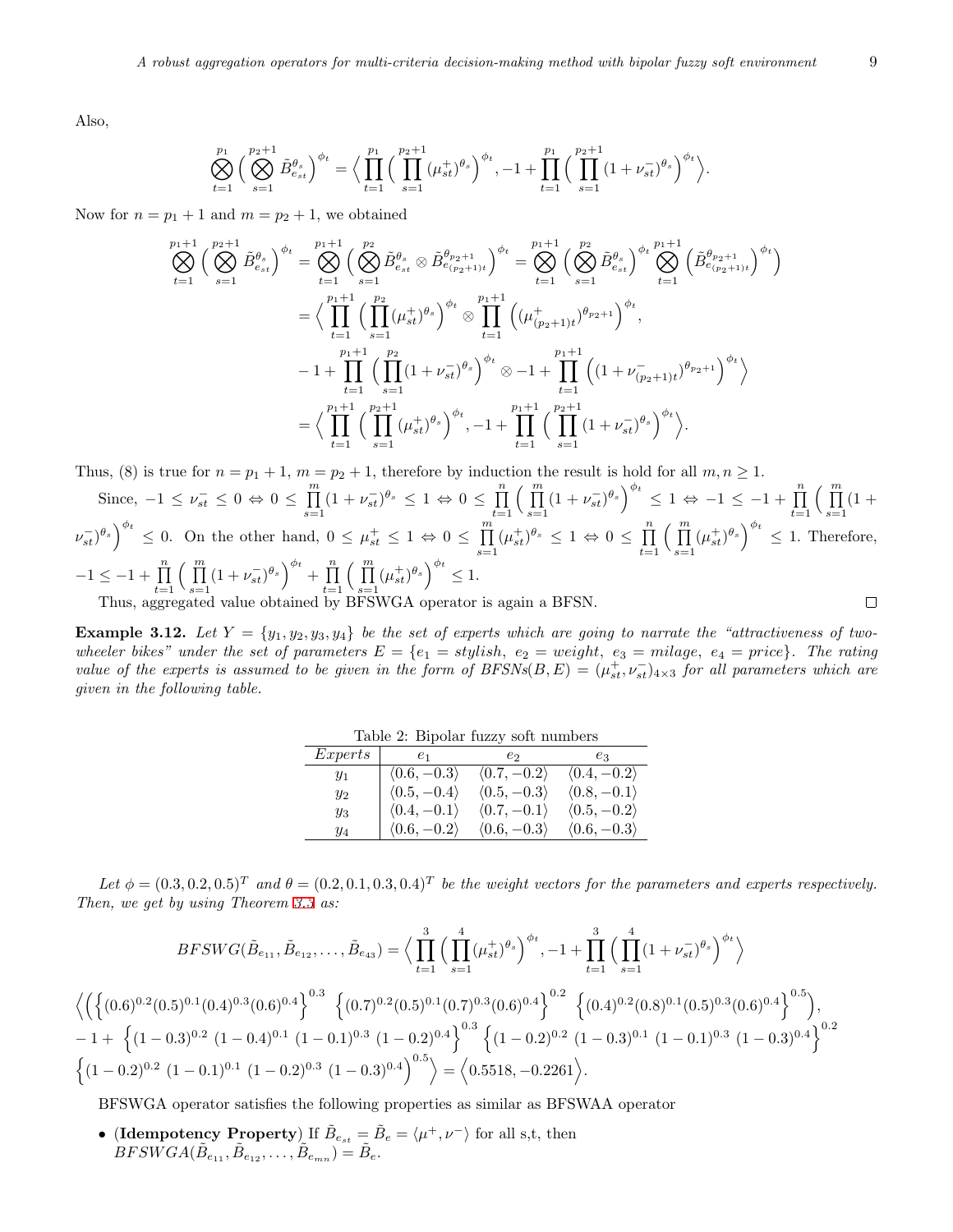- *•* (**Boundedness Property**) If  $\tilde{B}_{e_{st}}^- = \langle \min_t \min_s \{ \mu_{st}^+ \}, \max_s \max_s \{ \nu_{st}^- \} \rangle$  and If  $\tilde{B}^+_{e_{st}} = \langle \max_t \max_s \{ \mu_{st}^+ \}, \min_t \min_s \{ \nu_{st}^- \} \rangle$ , then  $\tilde{B}_{e_{st}}^{-} \leq BFSWGA(\tilde{B}_{e_{11}}, \tilde{B}_{e_{12}}, \ldots, \tilde{B}_{e_{mn}}) \leq \tilde{B}_{e_{st}}^{+}.$
- (Shift-invariance Property) Let  $\tilde{B}_e = \langle \mu^+, \nu^- \rangle$  be another BFSN then  $\hat{B}FSWGA(\tilde{B}_{e_{11}}\otimes \tilde{B}_{e}, \tilde{\tilde{B}}_{e_{12}}\otimes \tilde{B}_{e}, \dots, \tilde{B}_{e_{mn}}\otimes \tilde{B}_{e})=0$  $BFSWGA(\tilde{B}_{e_{11}}^{\text{max}}, \tilde{B}_{e_{12}}, \ldots, \tilde{B}_{e_{mn}}) \otimes \tilde{B}_{e}.$
- (**Homogeneity Property**) For any real number  $\lambda > 0$ , we have  $BFSWGA(\tilde{B}_{e_{11}}^{\lambda}, \tilde{B}_{e_{12}}^{\lambda}, \ldots, \tilde{B}_{e_{mn}}^{\lambda}) = \Big(BFSWGA(\tilde{B}_{e_{11}}, \tilde{B}_{e_{12}}, \ldots, \tilde{B}_{e_{mn}})\Big)^{\lambda}.$

## **4 Model for MCDM method using bipolar fuzzy information**

In this section, we shall present MCDM using bipolar fuzzy soft weighted arithmetic averaging operator (BFSWAA) and bipolar fuzzy soft weighted geometric averaging (BFSWGA) operator in the environment of bipolar fuzzy soft numbers.

#### **4.1 An approach based on proposed operators**

Let  $\tilde{A} = \{\tilde{A}_1, \tilde{A}_2, \ldots, \tilde{A}_l\}$  be the discrete set of alternatives which is evaluated by the set of m experts  $\{y_1, y_2, \ldots, y_m\}$ under the constraints of *n* parameters  $E = \{e_1, e_2, \ldots, e_n\}$ . Let  $\theta = (\theta_1, \theta_2, \ldots, \theta_m)^T$  and  $\phi = (\phi_1, \phi_2, \ldots, \phi_n)^T$ denote respectively the weight vectors of the m experts  $x'_s s$  and n parameters  $e'_t s$  that  $\theta_s > 0, \ \theta \in [0,1]$  such that ∑*m*  $\sum_{s=1}^{m} \theta_s = 1, \ \phi_t > 0, \ \phi \in [0,1]$  and  $\sum_{t=1}^{n} \phi_s = 1$ . In order to choose the best l alternates by the preference of n experts in the form of BFSNs  $\tilde{B}_{e_{st}} = \langle \mu_{st}^+, \nu_{st}^- \rangle$  where  $-1 \leq \mu_{st}^+ + \nu_{st}^- \leq 1$  and collective over all decision matrix is expressed as  $\tilde{M} = (\tilde{B}_{e_{st}})_{m \times n}$ . By these preference values of the experts, the aggregated BFSN  $\tilde{B}_{e_k}$  for the alternatives  $\tilde{p}_k$  $(k = 1, 2, \ldots, l)$  is  $\tilde{B}_{e_k} = \langle \mu_k^+, \nu_k^- \rangle$  by applying weighted averaging or geometric averaging operators which is given in Eq. (5) and Eq. (8). Ranking order of the alternatives is determine based on the score function of the aggregated values of BFSNs  $\widetilde{B}_{e_k}$   $(k = 1, 2, \ldots, l)$ .

In the following algorithm, we solve the MCDM problem with bipolar fuzzy information using BFSWAA and BFSWGA operators.

**Step 1.** Collect all the information in the form of bipolar fuzzy soft matrix  $B = \langle \mu_{st}^+, \nu_{st}^- \rangle$  ( $s = 1, 2, ..., m; t =$ 1, 2,  $\dots$ , *n*) related to each alternative under different parameters  $e_k$  ( $k = 1, 2, \dots, l$ ) as

$$
\tilde{B}_{m \times n} = M = \begin{bmatrix}\n(\mu_{11}^+, \nu_{11}^-) & (\mu_{12}^+, \nu_{12}^-) & \cdots & (\mu_{1n}^+, \nu_{1n}^-) \\
(\mu_{21}^+, \nu_{21}^-) & (\mu_{22}^+, \nu_{22}^-) & \cdots & (\mu_{2n}^+, \nu_{2n}^-) \\
\vdots & \vdots & \ddots & \vdots \\
(\mu_{m1}^+, \nu_{m1}^-) & (\mu_{m2}^+, \nu_{m2}^-) & \cdots & (\mu_{mn}^+, \nu_{mn}^-)\n\end{bmatrix}
$$

**Step 2.** To normalize the aggregated decision matrix by transforming values of benefit type (B) into cost (C) type by using the formula depicted in [[48](#page-14-21)]:

$$
g_{ij} = \begin{cases} \tilde{B}_{e_{st}}^c, & \text{if } e_t \in \tilde{B} \\ \tilde{B}_{e_{st}}, & \text{if } e_t \in \tilde{C} \end{cases}
$$

where  $\tilde{B}_{e_{st}}^c = \langle 1 - \mu_{st}^+, |\nu_{st}^-| - 1 \rangle$  is the complement of  $\tilde{B}_{e_{st}} = \langle \mu_{st}^+, \nu_{st}^- \rangle$ .

**Step 3.** Aggregate the BFSNs  $\tilde{B}_{e_{st}}$  ( $s = 1, 2, ..., m$ ;  $t = 1, 2, ..., n$ ) for each alternatives  $A_k$  ( $k = 1, 2, ..., l$ ) into collective decision matrix  $\Psi_k$  using BFSWAA or BFSWGA operators.

**Step 4.** Using Eq. (1) we get the score value of  $\Psi_k$  ( $k = 1, 2, \ldots, l$ ) for each alternatives  $A_k$  ( $k = 1, 2, \ldots, l$ ). **Step 5.** Rank all the alternative  $A_k$  ( $k = 1, 2, ..., l$ ) in order to choose the best one(s) in accordance with  $\Psi_k$ 

 $(k = 1, 2, \ldots, l).$ **Step 6.** End.

#### **5 Numerical example**

In the above described decision-making method has been demonstrated with a practical example of recruitment of a bank manager an Indian bank. The panel for five experts,  $m_1, m_2, m_3, m_4, m_5$  whose weight vector is  $\theta$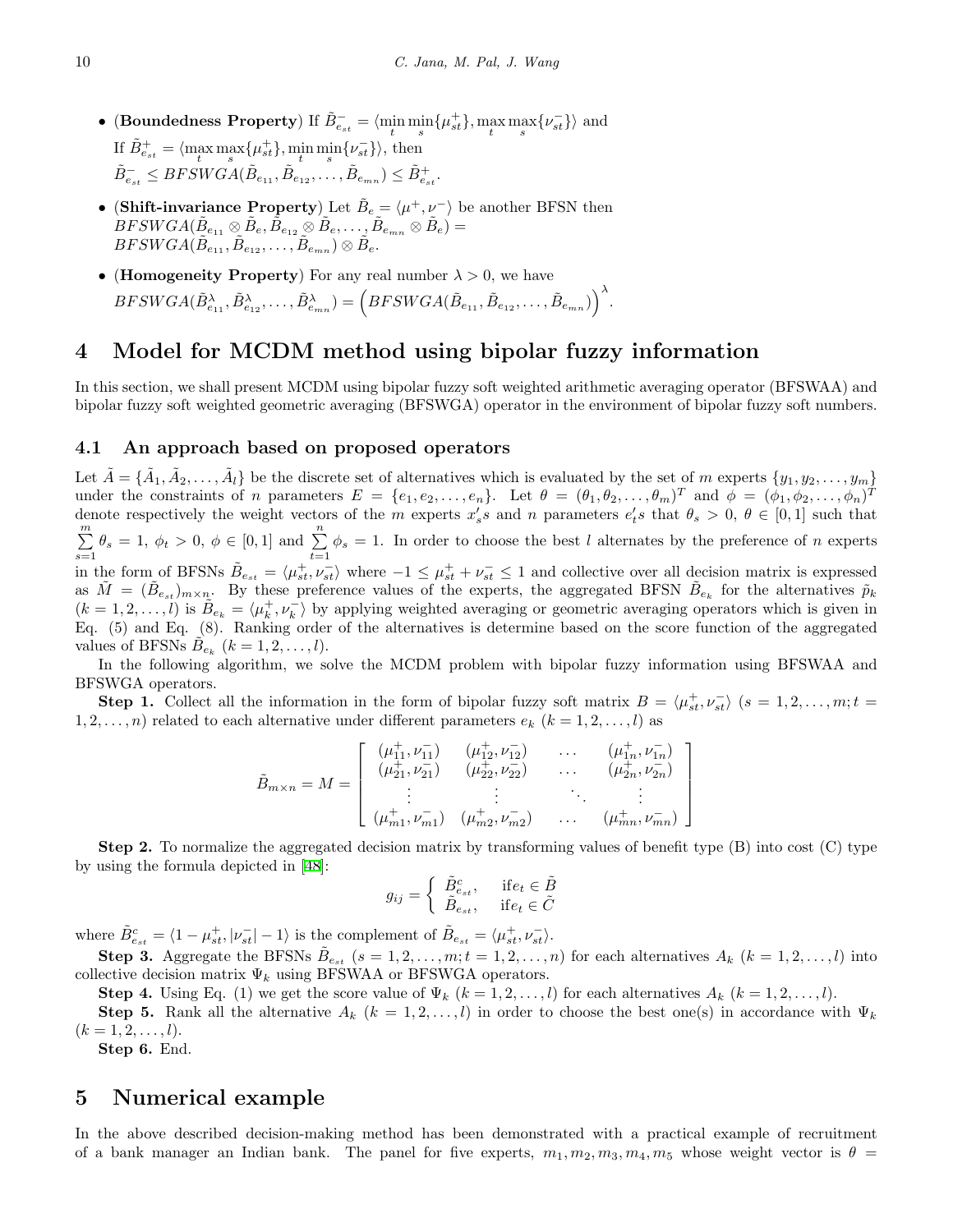$(0.2, 0.15, 0.2, 0.3, 0.15)^T$ , will give their judgement based on the performance of four candidates  $C_1, C_2, C_3, C_4$  under the  $parameters \ E = \{computerknowledge(e_1), \ Decisiveness(e_2), Flexiblity(e_3), \ Politeness(e_4), Hardworking(e_5)\}$  with weight vector  $\phi = (0.2, 0.1, 0.3, 0.15, 0.25)^T$ . Then, we utilize the developed method to get most desirable candidate(s).

#### **5.1 By BFSWAA operator**

The steps of the proposed approach performed and their corresponding details are reviewed as follows:

**Step 1.** The given candidates are being evaluated by five experts to give their grades in terms of BFSNs and are found in Tables 3, 4, 5, 6, respectively for each candidate.

**Step 2.** All the parameters are of the same type, so, there is no requirement for normalization.

| <b>Table 0. Dipolar ruzzy solu matrix for the candidate C</b> |                             |                             |                             |                             |                             |  |  |
|---------------------------------------------------------------|-----------------------------|-----------------------------|-----------------------------|-----------------------------|-----------------------------|--|--|
| Express                                                       | $e_1$                       | $e_2$                       | $e_3$                       | $e_4$                       | $e_{5}$                     |  |  |
| m <sub>1</sub>                                                | $\langle 0.6, -0.2 \rangle$ | $\langle 0.5, -0.5 \rangle$ | $\langle 0.6, -0.3 \rangle$ | $\langle 0.3, -0.5 \rangle$ | $\langle 0.3, -0.4 \rangle$ |  |  |
| m <sub>2</sub>                                                | $\langle 0.6, -0.4 \rangle$ | $\langle 0.3, -0.2 \rangle$ | $\langle 0.5, -0.4 \rangle$ | $\langle 0.4, -0.6 \rangle$ | $\langle 0.4, -0.1 \rangle$ |  |  |
| m <sub>3</sub>                                                | $\langle 0.7, -0.1 \rangle$ | $\langle 0.4, -0.3 \rangle$ | $\langle 0.3, -0.1 \rangle$ | $\langle 0.7, -0.3 \rangle$ | $\langle 0.6, -0.2 \rangle$ |  |  |
| $m_4$                                                         | $\langle 0.4, -0.5 \rangle$ | $\langle 0.7, -0.2 \rangle$ | $\langle 0.2, -0.6 \rangle$ | $\langle 0.6, -0.1 \rangle$ | $\langle 0.5, -0.1 \rangle$ |  |  |
| m <sub>5</sub>                                                | $\langle 0.5, -0.2 \rangle$ | $\langle 0.6, -0.1 \rangle$ | $\langle 0.6, -0.2 \rangle$ | $\langle 0.4, -0.1 \rangle$ | $\langle 0.4, -0.2 \rangle$ |  |  |

Table 3: Bipolar fuzzy soft matrix for the candidate *C*<sup>1</sup>

Table 4: Bipolar fuzzy soft matrix for the candidate *C*<sup>2</sup>

| Experts        | $e_1$                       | $e_2$                       | $e_3$                       | $e_4$                       | $e_{5}$                     |
|----------------|-----------------------------|-----------------------------|-----------------------------|-----------------------------|-----------------------------|
| m <sub>1</sub> | $\langle 0.3, -0.4 \rangle$ | $\langle 0.8, -0.1 \rangle$ | $\langle 0.7, -0.1 \rangle$ | $\langle 0.4, -0.1 \rangle$ | $\langle 0.2, -0.3 \rangle$ |
| m <sub>2</sub> | $\langle 0.5, -0.1 \rangle$ | $\langle 0.5, -0.2 \rangle$ | $\langle 0.4, -0.2 \rangle$ | $\langle 0.6, -0.1 \rangle$ | $\langle 0.2, -0.1 \rangle$ |
| m <sub>3</sub> | $\langle 0.2, -0.1 \rangle$ | $\langle 0.4, -0.1 \rangle$ | $\langle 0.5, -0.4 \rangle$ | $\langle 0.4, -0.2 \rangle$ | $\langle 0.5, -0.2 \rangle$ |
| $m_4$          | $\langle 0.7, -0.2 \rangle$ | $\langle 0.5, -0.1 \rangle$ | $\langle 0.6, -0.2 \rangle$ | $\langle 0.4, -0.2 \rangle$ | $\langle 0.7, -0.1 \rangle$ |
| $m_5$          | $\langle 0.5, -0.2 \rangle$ | $\langle 0.5, -0.3 \rangle$ | $\langle 0.4, -0.1 \rangle$ | $\langle 0.3, -0.2 \rangle$ | $\langle 0.6, -0.4 \rangle$ |

Table 5: Bipolar fuzzy soft matrix for the candidate *C*<sup>3</sup>

| Express        | $e_1$ and $e_1$             | $e_2$                       | $e_3$                       | $e_4$                                     | $e_{5}$                     |
|----------------|-----------------------------|-----------------------------|-----------------------------|-------------------------------------------|-----------------------------|
| m <sub>1</sub> | $\langle 0.4, -0.3 \rangle$ | $\langle 0.8, -0.1 \rangle$ | $\langle 0.5, -0.2 \rangle$ | $\langle 0.6, -0.1 \rangle$               | $\langle 0.2, -0.3 \rangle$ |
| m <sub>2</sub> | $\langle 0.5, -0.1 \rangle$ | $\langle 0.4, -0.2 \rangle$ | $\langle 0.3, -0.2 \rangle$ | $\langle 0.4, -0.2 \rangle$               | $\langle 0.5, -0.2 \rangle$ |
| m <sub>3</sub> | $\langle 0.2, -0.1 \rangle$ | $\langle 0.4, -0.2 \rangle$ | $\langle 0.4, -0.2 \rangle$ | $(0.5, -0.1)$ $(0.5, -0.1)$               |                             |
| $m_4$          | $\langle 0.7, -0.2 \rangle$ | $\langle 0.5, -0.2 \rangle$ | $\langle 0.2, -0.1 \rangle$ | $\langle 0.6, -0.2 \rangle$               | $\langle 0.6, -0.2 \rangle$ |
| m <sub>5</sub> | $\langle 0.5, -0.3 \rangle$ | $\langle 0.5, -0.4 \rangle$ |                             | $(0.4, -0.1)$ $(0.4, -0.1)$ $(0.7, -0.2)$ |                             |

**Step 3.** The opinion of experts for each candidate  $C_k$  ( $k = 1, 2, 3, 4$ ) are aggregated by using eq.(5) given as follows:  $\Delta_1 = \langle 0.4918, -0.2326 \rangle, \Delta_2 = \langle 0.5154, -0.1700 \rangle, \Delta_3 = \langle 0.4800, -0.1656 \rangle \text{ and } \Delta_4 = \langle 0.4319, -0.1942 \rangle.$ 

**Step 4.** The values of score functions are:  $\Psi(\Delta_1) = 0.2592$ ,  $\Psi(\Delta_2) = 0.3454$ ,  $\Psi(\Delta_3) = 0.3144$  and  $\Psi(\Delta_4) = 0.2377$ .

**Step 5.** Ranking all the candidates  $C_k$  ( $k = 1, 2, 3, 4$ ) in accordance with the value of the score functions  $\Psi(\Delta_k)$  $(k = 1, 2, 3, 4)$  of the overall bipolar fuzzy soft numbers as  $C_2 \succ C_3 \succ C_1 \succ C_4$ .

**Step 6.** Therefore,  $C_2$  is the most desirable candidate for the post.

#### **5.2 By using BFSWGA operator**

If we apply BFSWGA operator on the proposed problem for the selection of appropriate candidate(s) that follows the following steps: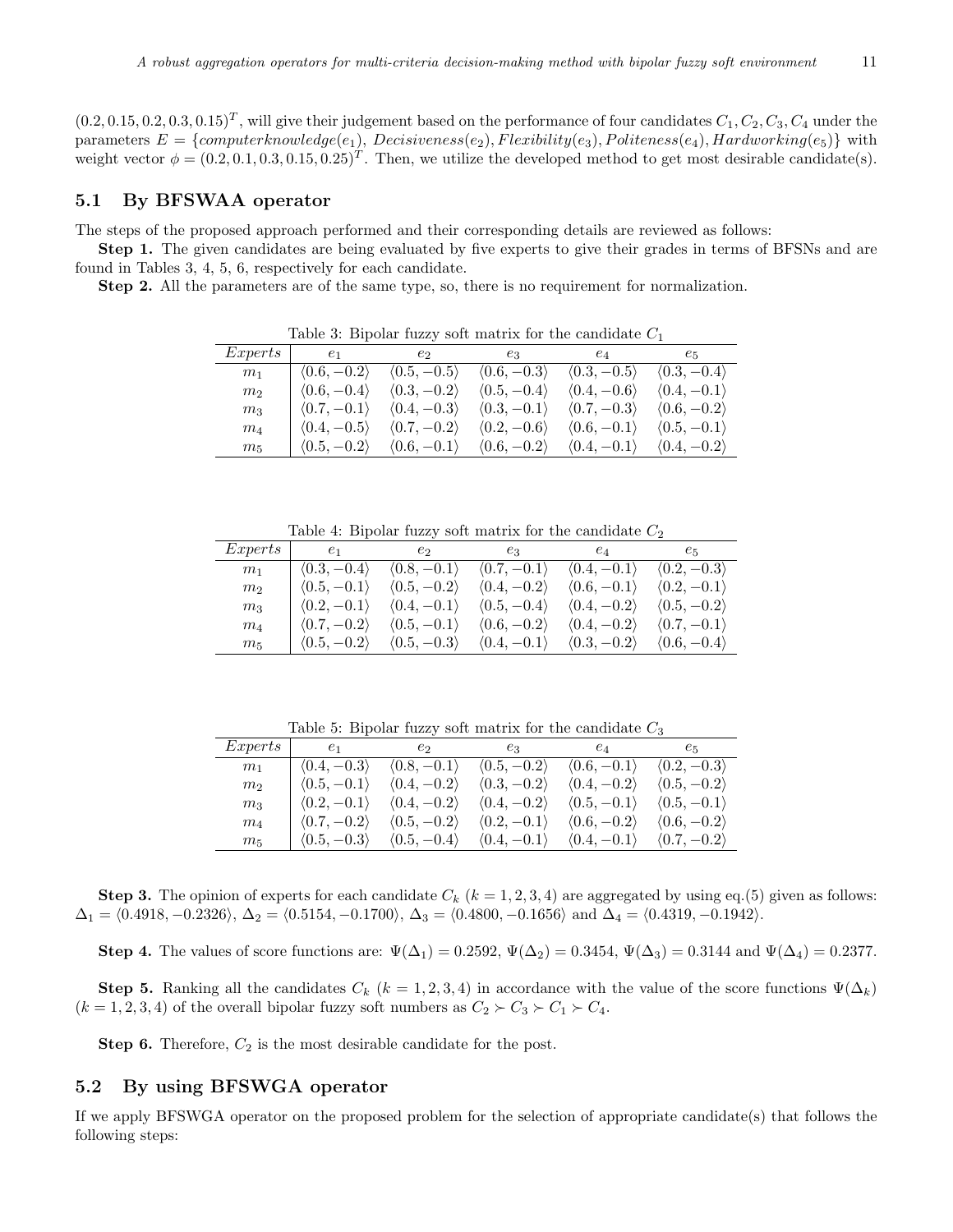| Experts        |                             | $e_1$ $e_2$                                                                                                                                 | $e_3$                                                                               | $e_4$                       | $e_5$                       |
|----------------|-----------------------------|---------------------------------------------------------------------------------------------------------------------------------------------|-------------------------------------------------------------------------------------|-----------------------------|-----------------------------|
| m <sub>1</sub> | $\langle 0.4, -0.1 \rangle$ | $\langle 0.5, -0.4 \rangle$                                                                                                                 | $\langle 0.5, -0.2 \rangle$                                                         | $\langle 0.5, -0.1 \rangle$ | $\langle 0.2, -0.3 \rangle$ |
| m <sub>2</sub> | $\langle 0.5, -0.1 \rangle$ | $\langle 0.3, -0.2 \rangle$                                                                                                                 | $\langle 0.3, -0.2 \rangle$                                                         | $\langle 0.4, -0.2 \rangle$ | $\langle 0.3, -0.2 \rangle$ |
| m <sub>3</sub> | $\langle 0.5, -0.3 \rangle$ |                                                                                                                                             | $\langle 0.5, -0.1 \rangle$ $\langle 0.4, -0.2 \rangle$ $\langle 0.2, -0.2 \rangle$ |                             | $\langle 0.5, -0.2 \rangle$ |
| $m_4$          | $\langle 0.6, -0.2 \rangle$ | $\langle 0.4, -0.5 \rangle$                                                                                                                 | $(0.3, -0.2)$ $(0.7, -0.2)$                                                         |                             | $\langle 0.3, -0.1 \rangle$ |
| $m_5$          |                             | $\langle 0.5, -0.3 \rangle$ $\langle 0.4, -0.6 \rangle$ $\langle 0.4, -0.2 \rangle$ $\langle 0.3, -0.1 \rangle$ $\langle 0.6, -0.3 \rangle$ |                                                                                     |                             |                             |

Table 6: Bipolar fuzzy soft matrix for the candidate *C*<sup>4</sup>

Step 3. The aggregated values for each candidates  $C_k$  ( $k = 1, 2, 3, 4$ ) using BFSWGA operator are follows from Eq.  $(10):$  $\Delta_1 = \langle 0.4432, -0.3084 \rangle, \ \Delta_2 = \langle 0.4515, -0.1999 \rangle, \ \Delta_3 = \langle 0.4224, -0.1825 \rangle \ \text{and} \ \Delta_4 = \langle 0.3960, -0.2204 \rangle.$ 

**Step 4.** The values of score functions are:  $\Psi(\Delta_1) = 0.1384$ ,  $\Psi(\Delta_2) = 0.2516$ ,  $\Psi(\Delta_3) = 0.2399$  and  $\Psi(\Delta_4) = 0.1756$ .

**Step 5.** Ranking all the candidates  $C_k$  ( $k = 1, 2, 3, 4$ ) in accordance with the values of the score functions  $\Psi(\Delta_k)$  $(k = 1, 2, 3, 4)$  of the overall bipolar fuzzy soft numbers as  $C_2 \succ C_3 \succ C_4 \succ C_1$ .

**Step 6.** Hence,  $C_2$  is the most appropriate candidate for the post.

From the above analysis, it is clear that although overall rating values of the alternatives are different by using two operators, but ranking order of the alternatives are similar, the most desirable alternative is *C*2.

Table 7: Aggregated bipolar fuzzy soft matrix for the candidates

| Express        |                     | ر ا                 | Ġз                  |                     |
|----------------|---------------------|---------------------|---------------------|---------------------|
| m <sub>1</sub> | $(0.4884, -0.3378)$ | $(0.5161, -0.1737)$ | $(0.4854, -0.2018)$ | $(0.4168, -0.1861)$ |
| m <sub>2</sub> | $(0.4680, -0.2805)$ | $(0.4256, -0.1320)$ | $(0.4211, -0.1741)$ | $(0.3605, -0.1741)$ |
| m <sub>3</sub> | $(0.5545, -0.1565)$ | $(0.4251, -0.2000)$ | $(0.4092, -0.1320)$ | $(0.4333, -0.2024)$ |
| $m_4$          | $(0.4513, -0.2531)$ | $(0.6182, -0.1569)$ | $(0.5246, -0.1625)$ | $(0.4573, -0.1843)$ |
| m <sub>5</sub> | $(0.5081, -0.1682)$ | $(0.4747, -0.2012)$ | $(0.5223, -0.1702)$ | $(0.4650, -0.2415)$ |

|  | Table 8: Comparison analysis with the existing method |  |  |  |  |  |
|--|-------------------------------------------------------|--|--|--|--|--|
|--|-------------------------------------------------------|--|--|--|--|--|

| methods                 | $\Psi(\Delta_1),$ | $\Psi(\Delta_2)$ , | $\Psi(\Delta_3)$ , | $\Psi(\Delta_A)$ | Ranking order                               |
|-------------------------|-------------------|--------------------|--------------------|------------------|---------------------------------------------|
| Proposed method 0.2592. |                   | 0.3454.            | 0.3144.            |                  | 0.2377, $C_2 \succ C_3 \succ C_1 \succ C_4$ |
| Wei et al. $[42]$       | 0.6284,           | 0.6710.            | 0.5260.            |                  | 0.6185, $C_2 \succ C_1 \succ C_4 \succ C_3$ |

## **6 Comparative analysis**

To compare the proposed work with the existing approach, an analysis has been made based on aggregation operator (See, [\[42](#page-14-13)]). In that reason, the different parameters of bipolar fuzzy soft numbers are aggregated by using weighted averaging operator corresponding to the weighted vector  $(0.2, 0.1, 0.3, 0.15, 0.25)^T$  and then obtained aggregated bipolar fuzzy soft matrix for different candidates  $C_k$  ( $k = 1, 2, 3, 4$ ) are given in Table 7. From this evaluated matrix, a comparative study has been established with the only existing work based on Hamacher aggregation operator on bipolar fuzzy numbers, developed by Wei et al. [[42\]](#page-14-13) for each candidate are shown in Table 8. From this table, we that the candidate *C*<sup>2</sup> is most appropriate for the selected post. The method of this proposed utilizes paper advance technique to compare the existing works of [[1,](#page-12-9) [51](#page-14-19)] where a decision-making method has been developed based on some soft algebraic operations in bipolar fuzzy soft environment but the present paper contains a decision-making method based on aggregating bipolar fuzzy soft arguments in the environment of bipolar fuzzy soft numbers. The advantages of this paper is that it facilitates the description of the real-world problems situation with the help of their parameterizations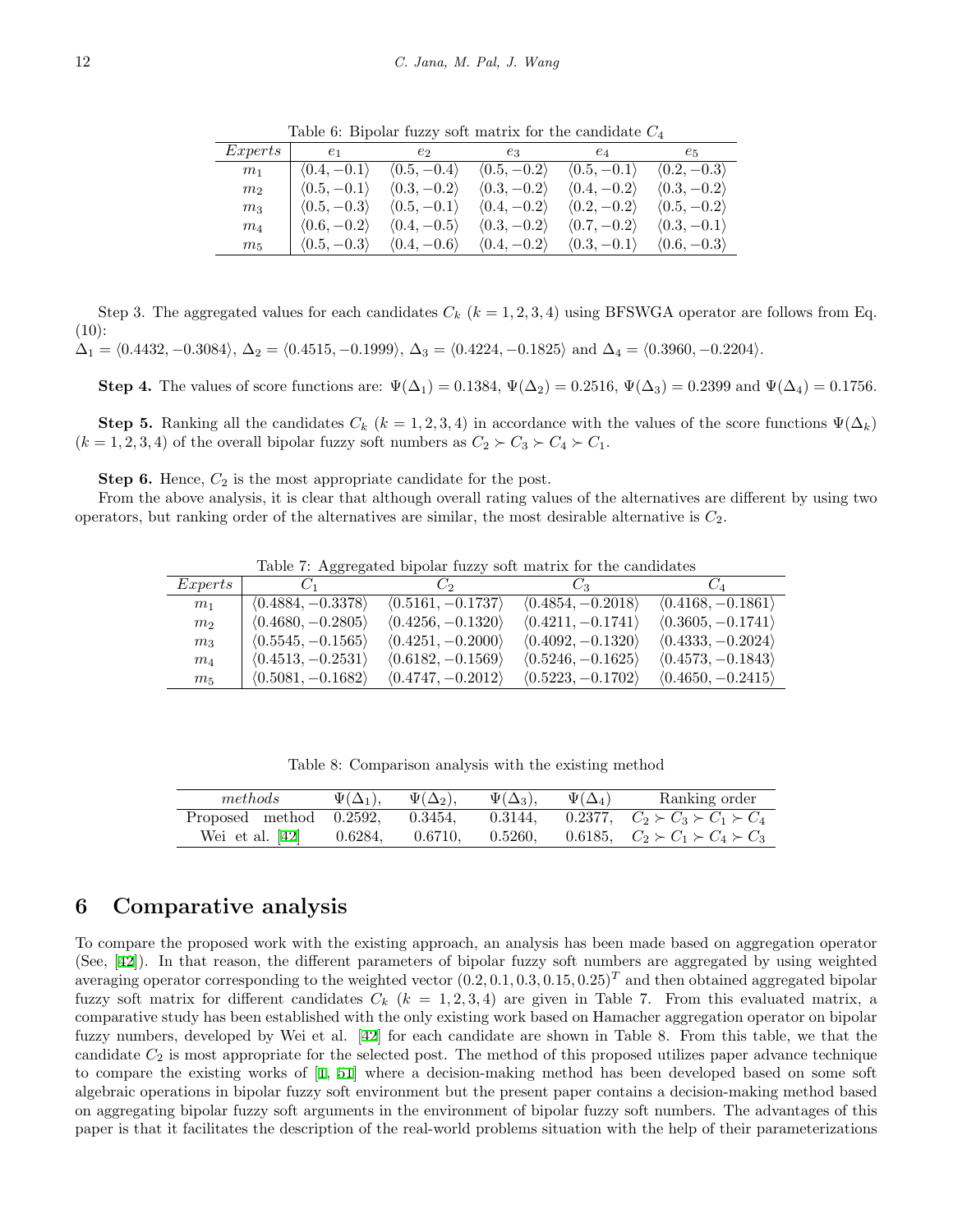property. Therefore, proposed method can be utilized to solve decision problems instead of other existing operators in the environment of bipolar soft sets.

## **7 Conclusions**

In this article, we have studied multi-criteria decision-making problem using in the environment of bipolar fuzzy soft information. We have introduced two new operators namely BFSWAA and BFSWGA operators in bipolar fuzzy soft environment. The different feature of these recommend operators are deliberate. For this purpose, firstly some algebraic structures of two BFSNs and their operational rules and aggregation operators have been proposed. Some properties of these two kinds of operators have been established. A decision-making problem has been studied based on BFSWAA and BFSWGA operators under the environment of bipolar fuzzy soft information. The main advantage of these operators is that they are able to make smooth description of the real-world problems by the use of parameterization factors. Ultimately, a realistic instance for the selection of the best candidate for a post of bank's manager is provided to develop a strategy and in accordance with expounding the utility then effectiveness of the proposed method. In future, the application of our proposed model can be applied to decision-making theory, risk evaluation and other domains under different uncertain environments.

## **Acknowledgement**

We would like to thank the anonymous reviewers for their insightful and constructive comments and suggestions that have been helpful for providing a better version of the present work.

## **References**

- <span id="page-12-9"></span>[1] S. Abdullaha, M. Aslamb, K. Ullaha, *Bipolar fuzzy soft sets and its applications in decision-making problem*, Journal of Intelligent & Fuzzy Systems, **27** (2014), 729–742.
- <span id="page-12-6"></span>[2] M. Agarwal, K. K. Biswas, H. Hanmandlu, *Generalized intuitionistic fuzzy soft sets with applications in decisionmaking*, Applied Soft Computing, **13** (2013), 3552–3566.
- <span id="page-12-11"></span>[3] M. Akram, F. Feng, A. B. Saeid, V. Leoreanu-Fotea, *A new multiple criteria decision-making method based on bipolar fuzzy soft graphs*, Iranian Journal of Fuzzy Systems, **15**(4) (2018), 73–92.
- <span id="page-12-10"></span>[4] M. Ali, L. Son, I. Deli, N. D. Tien, *Bipolar Neutrosophic Soft Sets and Applications in Decision Making*, Journal of Intelligent & Fuzzy Systems, **33**(6) (2017), 4077–4087.
- <span id="page-12-3"></span>[5] M. I. Ali, F. Feng, X. Liu, W. K. Min, M. Shabir, *On some new operationsin in soft set theory*, Computers & Mathematics with Applications **57** (2009), 1547–1553.
- <span id="page-12-5"></span>[6] S. Alkhazaleh, A. R. Salleh, *Fuzzy soft expert set and its application*, Applied Mathematics, **5** (2014), 1349–1368.
- <span id="page-12-8"></span>[7] R. Arora, H. Garg, *Prioritized averaging/geometric aggregation operators under the intuitionistic fuzzy soft set environment*, Scientia Iranica E, **25**(1) (2018), 466–482.
- <span id="page-12-0"></span>[8] K. T. Atanassov, *On intuitionistic fuzzy sets theory*, Studies in Fuzziness and Soft Computing, **283**, Springer-Verlag, Berlin Heidelberg, 1999.
- <span id="page-12-7"></span>[9] K. V. Babitha, S. J. John, *Hesistant fuzzy soft sets*, Journal of New Results in Science, **3** (2013), 98-107.
- <span id="page-12-1"></span>[10] G. Beliakov, A. Pradera, T. Calvo, *Aggregation Functions: A Guide for Practitioners*, Springer, Heidelberg, Berlin, New York, 2007.
- <span id="page-12-2"></span>[11] G. Beliakov, H. Bustince, D. P. Goswami, U. K. Mukherjee, N. R. Pal, *On averaging operators for Atanassovs intuitionistic fuzzy sets*, Information Sciences, **181** (2011), 1116–1124.
- <span id="page-12-4"></span>[12] N. Cagman, F. Citak, S. Enginoglu, *Fuzzy parameterized fuzzy soft set theory and its applications*, Turkish Journal of Fuzzy System, **1**(1) (2001), 21–35.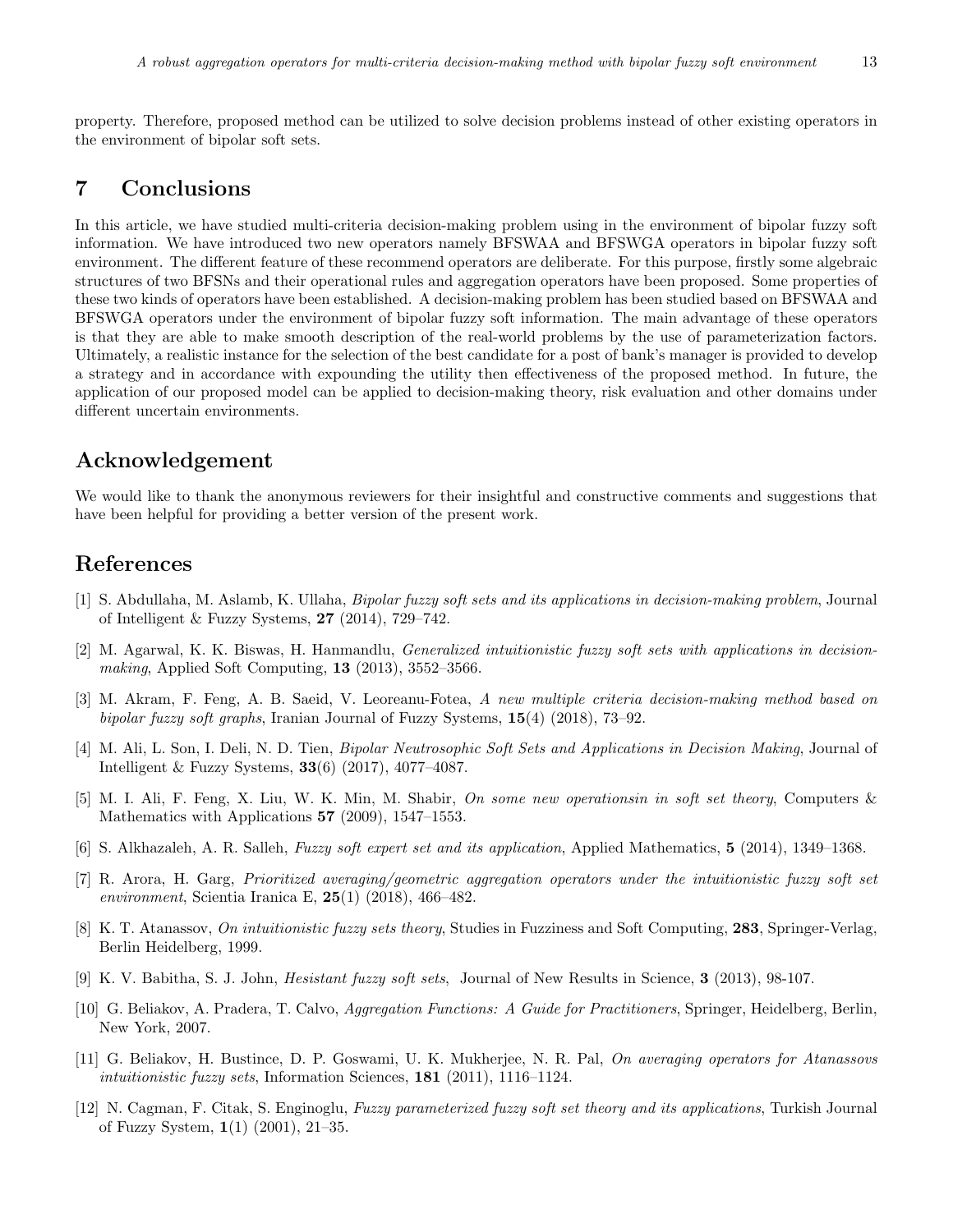- <span id="page-13-14"></span>[13] N. Cagman, I. Deli, *Intuitionistic fuzzy parameterized soft set theory and its decision- making*, Applied Soft Computing, **28** (2015), 109–113.
- <span id="page-13-1"></span>[14] G. Deschrijver, E. E. Kerre, *A generalization of operators on intuitionistic fuzzy sets using triangular norms and conorms*, Notes on Intuitionistic Fuzzy Sets, **8** (2002), 19–27.
- <span id="page-13-2"></span>[15] Y. Du, P. Liu, *Extended fuzzy VIKOR method with intuitionistic trapezoidal fuzzy numbers*, Information Intelligent Interdisciplinary Journal, **14**(8) (2011), 2575–2583.
- <span id="page-13-6"></span>[16] G. Fink, M. Yolles, *Collective emotion regulation in an organization a plural agency with cognition and affect*, Journal of Organizational Change Management, **28**(5) (2015), 832–871.
- <span id="page-13-15"></span>[17] H. Garg, R. Arora, *Generalized and group-based generalized intuitionistic fuzzy soft sets with applications in decision-making*, Applied Intelligence, **48**(2) (2018), 343–356.
- <span id="page-13-11"></span>[18] H. Gao, G. W. Wei, Y. H. Huang, *Dual hesitant bipolar fuzzy Hamacher prioritized aggregation operators in multiple attribute decision-making*, IEEE Access, **6**(1) (2018), 11508–11522.
- <span id="page-13-8"></span>[19] Z. Gul, *Some bipolar fuzzy aggregations operators and their applications in multicriteria group decision-making*, M.Phil Thesis, 2015.
- <span id="page-13-4"></span>[20] Y. Han, P. Shi, S. Chen, *Bipolar-valued rough fuzzy set and its applications to decision information system*, IEEE Transactions on Fuzzy Systemst, **23**(6) (2015), 2358–2370.
- <span id="page-13-17"></span>[21] Y. Jiang, Y. Tang, Q. Chen, H. Liu, J. Tang, *Interval-valued intuitionistic fuzzy soft sets and their properties*, Computers & Mathematics with Applications, **60**(3) (2010), 906–918.
- <span id="page-13-16"></span>[22] F. Karaaslan, S. Karatas, *OR and AND-products of if p-intuitionistic fuzzy soft sets and their applications in decision-making*, Journal of Intelligent Fuzzy Systems, **31**(3) (2016), 1427–1434.
- <span id="page-13-19"></span>[23] F. Karaaslan, I. Ahmad, A. Ullah, *Bipolar soft groups*, Journal of Intelligent Fuzzy Systems, **31**(1) (2016), 651–662.
- <span id="page-13-20"></span>[24] F. Karaaslan, *Bipolar soft rough relations*, Communications Faculty of Sciences University of Ankara Series A1, Mathemeticas and Stattistics, **65**(1) (2016), 105–126.
- <span id="page-13-21"></span>[25] F. Karaaslan, N. Cagman, *Bipolar soft rough sets and their applications in decision-making*, Afrika Matematika, **29**(5-6) (2018), 823–839.
- <span id="page-13-18"></span>[26] A. Khalid, M. Abbas, *Distance measures and operations in intuitionistic and interval-valued intuitionistic fuzzy soft set theory*, International Journal of Fuzzy Systems, **17**(3) (2015), 490–497.
- <span id="page-13-10"></span>[27] A. Khalid, I. Beg, *Incomplete interval-valued hesitant fuzzy preference relations in decision-making*, Iranian Journal of Fuzzy Systems, **15**(6) (2018), 107–120.
- <span id="page-13-7"></span>[28] P. P. Li, *The global implications of the indigenous epistemological system from the east: how to apply Yin-Yang balancing to paradox management*, Cross Cultural Management An International Journal, **23**(1) (2016), 42–47.
- <span id="page-13-5"></span>[29] M. Lu, J. R. Busemeyer, *Do traditional chinese theories of Yi Jing (Yin-Yang and Chinese Medicine) go beyond western concepts of mind and matter*, Mind Matter, **12**(1) (2014), 37–59.
- <span id="page-13-9"></span>[30] M. Lu, G. W. Wei, F. E. Alsaadi, T. Hayat, A. Alsaedi, *Bipolar* 2*-tuple linguistic aggregation operators in multiple attribute decision-making*, International Journal of Fuzzy Systems, **33** (2017), 1197–1207.
- <span id="page-13-12"></span>[31] P. K. Maji, R. Biswas, A. R. Roy, *Fuzzy soft sets*, The Journal of Fuzzy Mathematics, **9**(3) (2001), 589–602.
- <span id="page-13-13"></span>[32] P. K. Maji, R. Biswas, A. R. Roy, *Intuitionistic fuzzy soft sets*, The Journal of Fuzzy Mathematics, **9**(3) (2001), 677–692.
- <span id="page-13-0"></span>[33] D. Molodtsov, *Soft set theory-first results*, Computers & Mathematics with Applications **27**(4-5) (1999), 19–31.
- <span id="page-13-3"></span>[34] J. J. Peng, J. Q. Wang, X. H. Wu, H. Y. Zhang, X. H. Chen, *The fuzzy cross-entropy for intuitionistic hesitant fuzzy sets and its application in multi-criteria decision-making*, International Journal of Systems Science, **46**(13) (2015), 2335–2350.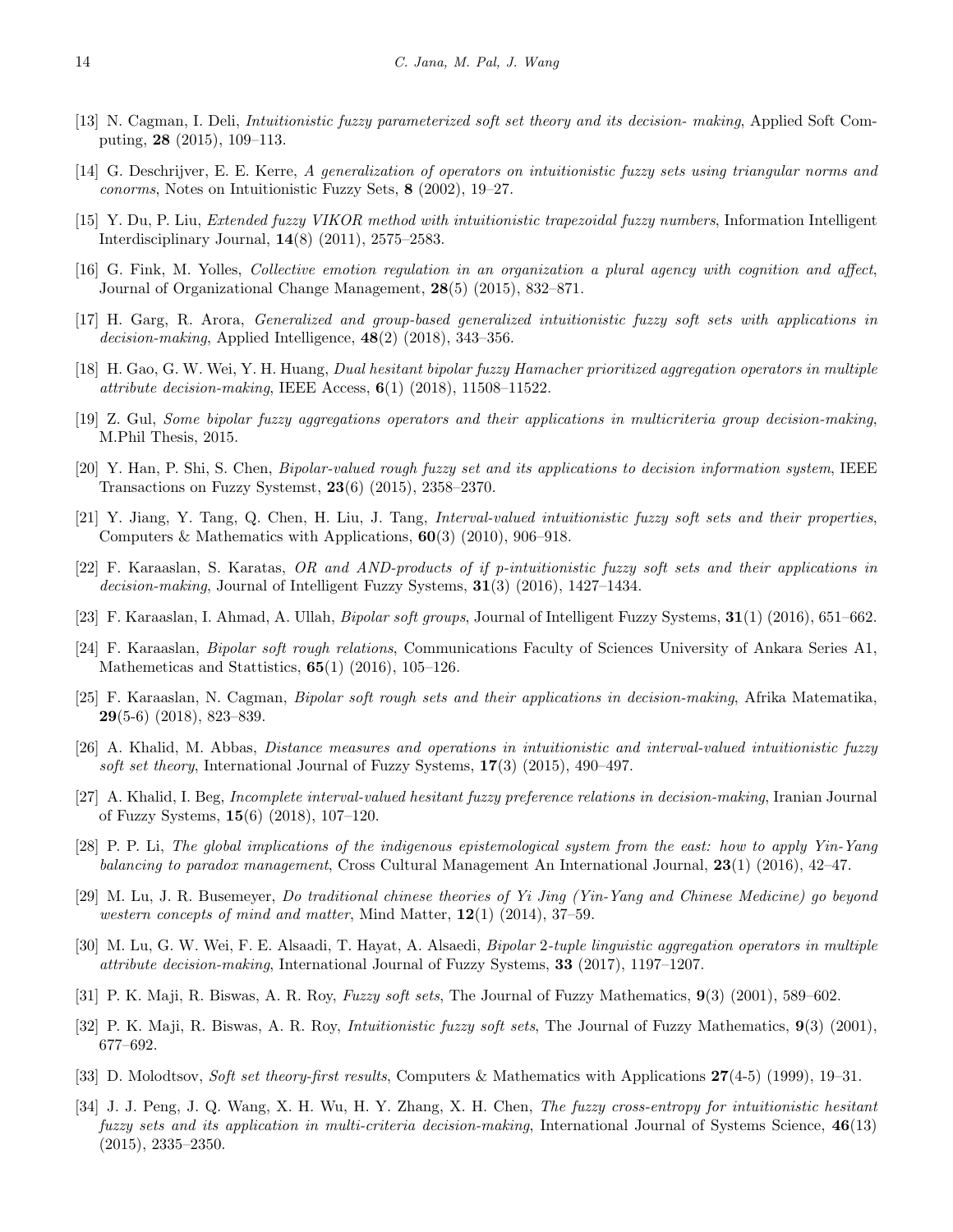- <span id="page-14-20"></span>[35] Y. A. Qudah, N. Hassan, *Bipolar fuzzy soft expert set and its application in decision-making*, International Journal of Applied Decision Sciences, **10**(2) (2017), 175–191.
- <span id="page-14-9"></span>[36] S. Samanta, M. Pal, *Some more results on bipolar fuzzy sets and bipolar fuzzy intersection graphs*, The Journal of Fuzzy Mathematics , **22**(2) (2014), 253–262.
- <span id="page-14-18"></span>[37] G. Selvachandran, X. Peng, *A modified TOPSIS method based on vague parameterized vague soft sets and its application to supplier selection problems*, Neural Computing and Applications, (2018), DOI:10.1007/s00521-018- 3409-1.
- <span id="page-14-11"></span>[38] P. K. Singh, C. A. Kumar, *Bipolar fuzzy graph representation of concept lattice*, Information Sciences, **288** (2014), 437–488.
- <span id="page-14-5"></span>[39] P. Wang, X. H. Xu, J. Q. Wang, C. G. Cai, *Some new operation rules and a new ranking method for interval-valued intuitionistic linguistic numbers*, Journal of Intelligent & Fuzzy Systems, **32**(1) (2017), 1069–1078.
- <span id="page-14-16"></span>[40] L. Wang, H. Y. Zhang, J. Q. Wang, *Frank Choquet Bonferroni mean operators of bipolar neutrosophic sets and their application to multi-criteria decision-making problems*, International Journal of Fuzzy Systems, **20**(1) (2018), 13–28.
- <span id="page-14-1"></span>[41] G. W. Wei, *Some geometric aggregation functions and their application to dynamic multiple attribute decisionmaking in intuitionistic fuzzy setting*, International Journal of Uncertainty Fuzziness and Knowledge-Based Systems, **17** (2009), 179–196.
- <span id="page-14-13"></span>[42] G. W. Wei, F. E. Alsaadi, T. Hayat, A. Alsaedi, *Bipolar fuzzy Hamacher aggregation operators in multiple attribute decision making*, International Journal of Fuzzy Systems, **20**(1) (2018), 1–12.
- <span id="page-14-12"></span>[43] G. W. Wei, H. Gao, J. Wang, Y. H. Huang, *Research on risk evaluation of enterprise human capital investment with interval-valued bipolar 2-tuple linguistic information*, IEEE Access, **6** (2018), 35697–35712.
- <span id="page-14-14"></span>[44] G. W. Wei, F. E. Alsaadi, T. Hayat, A. Alsaedi, *Hesitant bipolar fuzzy aggregation operators in multiple attribute decision-making*, Journal of Intelligent & Fuzzy Systems, **33**(2) (2017), 1119–1128.
- <span id="page-14-15"></span>[45] X. R. Xu, G. W. Wei, *Dual hesitant bipolar fuzzy aggregation operators in multiple attribute decision-making*, International Journal of Knowledge-based and Intelligent Engineering Systems, **21**(3) (2017), 155–164.
- <span id="page-14-2"></span>[46] Z. S. Xu, R. R. Yager, *Some geometric aggregation operators based on intuitionistic fuzzy sets*, International Journal of General Systems, **35** (2006), 417–433.
- <span id="page-14-3"></span>[47] Z. S. Xu, *Intuitionistic fuzzy aggregation operators*, IEEE Transactions on Fuzzy Systems, **15** (2007), 1179–1187.
- <span id="page-14-21"></span>[48] Z. S. Xu, H. Hu, *Projection models for intuitionistic fuzzy multiple attribute decision-making*, International Journal of Information Technology & Decision Making, **9** (2010), 267-280.
- <span id="page-14-10"></span>[49] L. H. Yang, S. G. Li, W. H. Yang, Y. Lu, *Notes on bipolar fuzzy graphs*, Information Sciences, **242** (2013), 113–121.
- <span id="page-14-17"></span>[50] X. Yang, T. Y. Lin, J. Yang, Y. Li, D. Yu, *Combination of interval-valued fuzzy set and soft set*, Computers & Mathematics with Applications, **58**(3) (2009), 521–527.
- <span id="page-14-19"></span>[51] Y. Yang, X. Peng, H. Chen, L. Zeng, *A decision-making approach based on bipolar multi-fuzzy soft set theory*, International Journal of Fuzzy Systems, **27**(4) (2014), 1861–1872.
- <span id="page-14-4"></span>[52] J. Ye, *Multicriteria fuzzy decision-making method based ona novel accuracy function under interval-valued intuitionistic fuzzy environment*, Expert Systems with Applications, **36**(2) (2009), 899–6902.
- <span id="page-14-0"></span>[53] L. A. Zadeh, *Fuzzy sets*, Information Control, **8** (1965), 338–353.
- <span id="page-14-6"></span>[54] W. R. Zhang, *Bipolar fuzzy sets and relations: A computational frame work for cognitive modelling and multiagent decision analysis*, In: Proceedings of IEEE Conference, (1994), 305–309.
- <span id="page-14-7"></span>[55] W. R. Zhang, *Bipolar fuzzy sets*, In: Proceedings of FUZZYIEEE, (1998), 835–840.
- <span id="page-14-8"></span>[56] W. R. Zhang, L. Zhang, *Bipolar logic and bipolar fuzzy logic*, Informatio Sciences, **165**(3-4) (2004), 265–287.